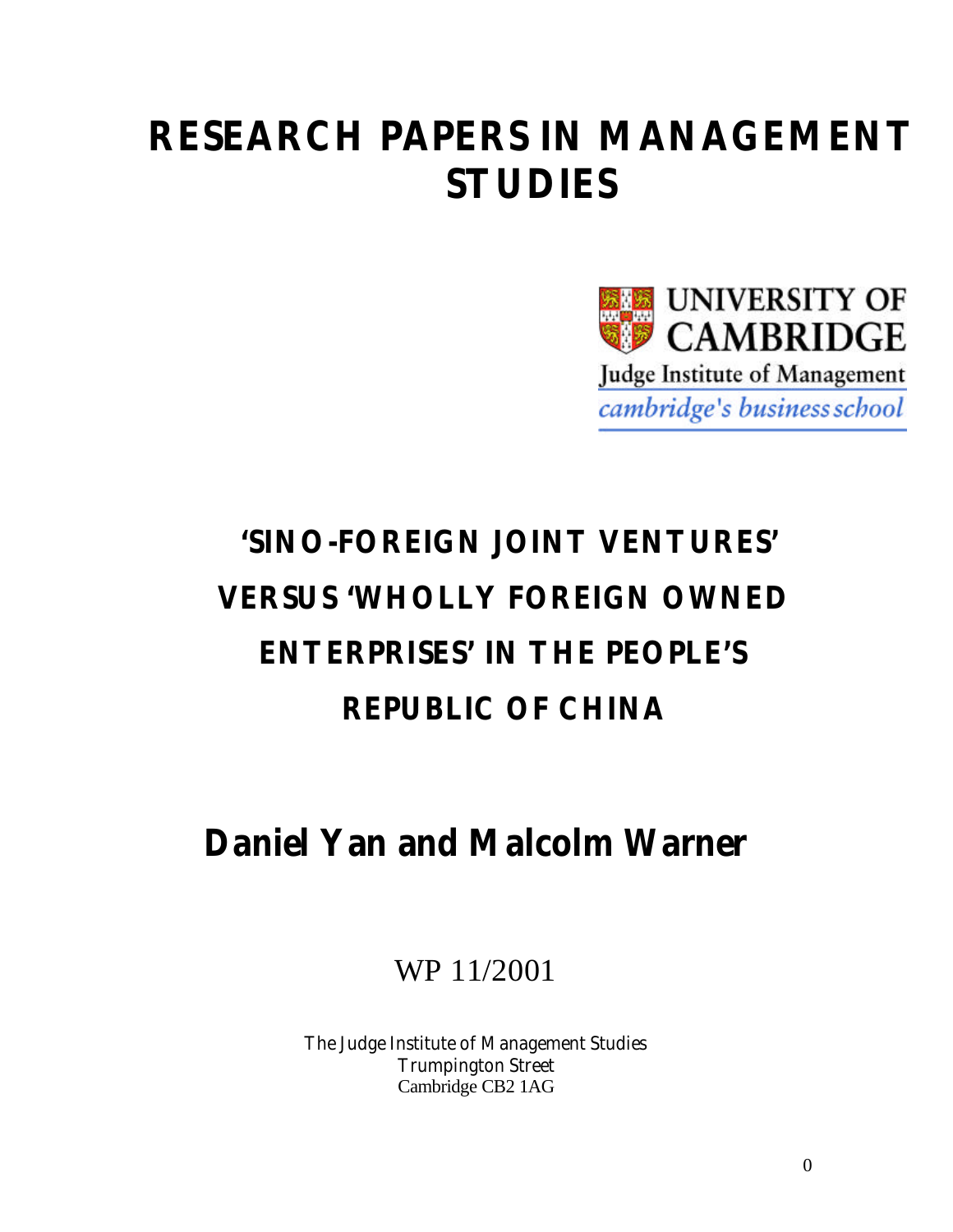## **'SINO-FOREIGN JOINT VENTURES' VERSUS 'WHOLLY FOREIGN OWNED ENTERPRISES' IN THE PEOPLE'S REPUBLIC OF CHINA**

## **DANIEL YAN**

## **and**

## **MALCOLM WARNER**

## **Judge Institute of Management Studies University of Cambridge United Kingdom**

## **October 2001**

Keywords: Joint Venture; Wholly Foreign Owned Enterprises; China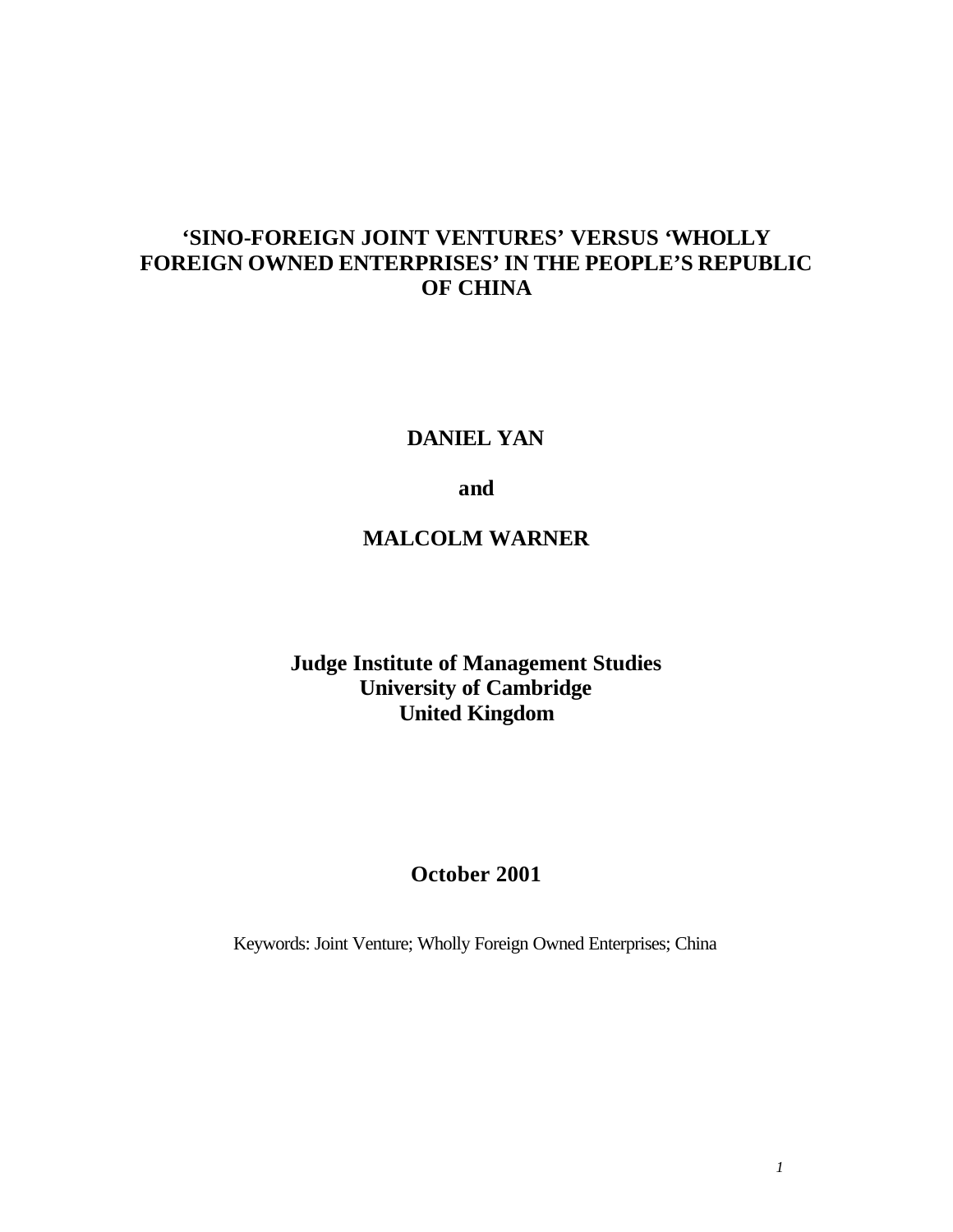## **I. THE ONGOING DEBATE**

#### **1.1 Introduction**

Sino-foreign joint ventures (SFJVs) used to be the prevalent mode of operation for foreign companies in China. Since 1997, wholly foreign-owned enterprises (WFOEs) have begun to outnumber SFJVs. Factors such as Chinese partners' competence, joint venture (JV) management control, and frustration from JV failure examples, have been cited as reasons why a strict adoption of WFOE for conducting business in China might be preferable. This article argues that SFJVs and WFOEs have been influenced by a number of ongoing changes, for example, government policy toward foreign investment, indigenous management practices, human resource management (HRM) practices and the nature of investment. In its overview of the longitudinal changes in these four areas, it suggests that foreign investors do not necessarily make an either WFOE or SFJV decision when considering their desirable mode of operation in China. Meanwhile, it argues that multinational corporations (MNCs), which took part in JV operations in China but failed, should not fall by the wayside. Instead, they should take a dynamic approach to constantly re-position themselves as SFJVs in their business plans, so as to achieve the best results. Finally, this analysis sets out a preliminary *Dynamic Positioning Model* of these two modes of operation in China, which serves as a foundation on which further hypotheses can be built.

#### **1.2 Entry Modes of Foreign Companies into China**

MNCs going international can choose from a spectrum of options including *Export Trade*, *Licensing*, *Franchising*, *Joint Venture* and *Wholly Foreign-owned Enterprise* (WFOE) (Root, 1994). The final decision depends on both marketing factors and those factors inherent to the entering firms. We hope to illustrate the process of choosing between the above options, by examining its implementation in the People's Republic of China.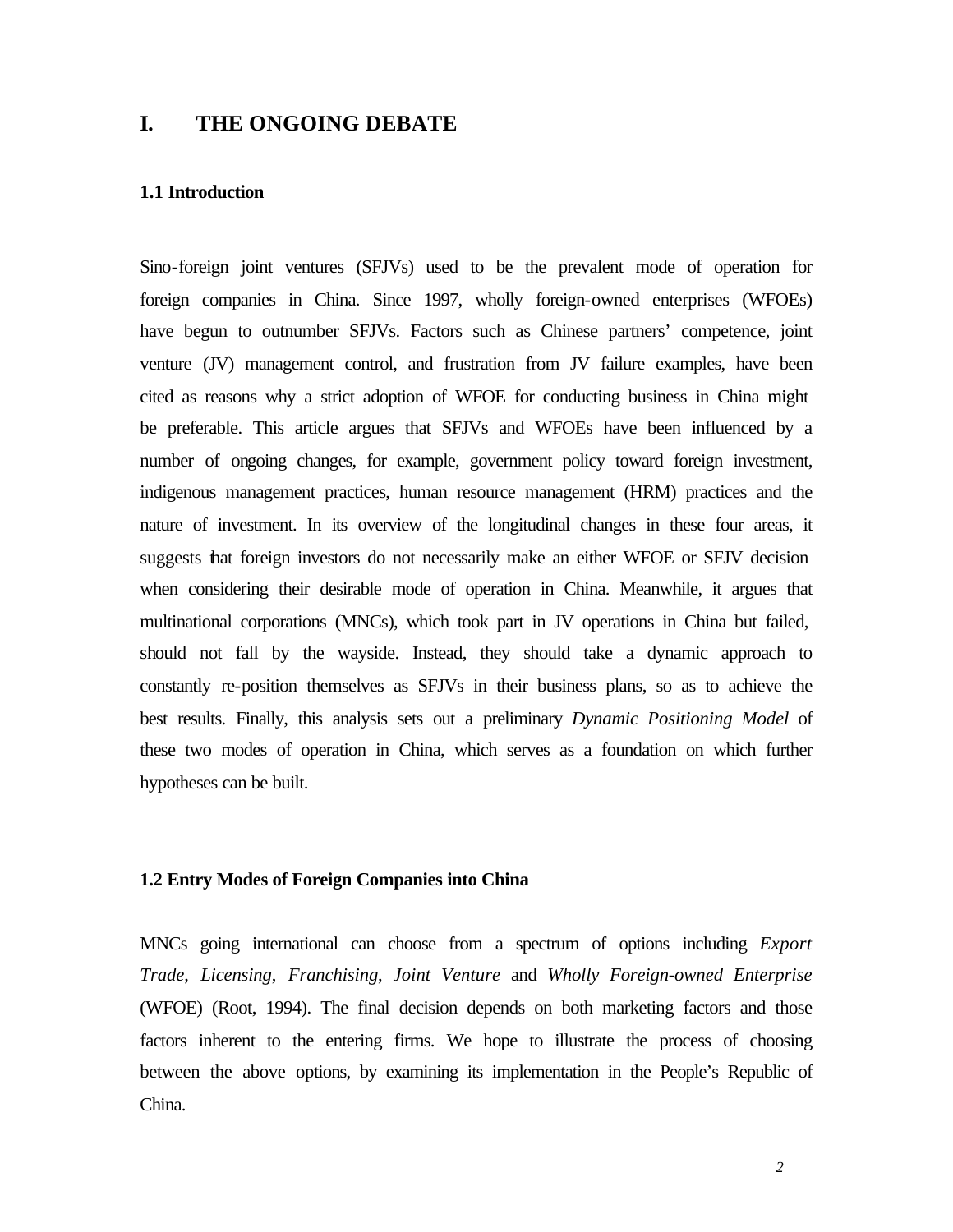A World Bank report states that the nature of China's economic growth in the past twenty years has been both productivity-driven and input-driven (World Bank, 1997). Each of these two factors contributed around half of the 9.4 percent annual GDP growth rate for the period 1978 to 1995 and is likely to do so after these dates. The input factor is attributed to the significant increase in capital in which foreign direct investment (FDI) played an important role. Therefore, to sustain the growth momentum, China has to first pursue a breakthrough in improving productivity, for example, by deepening the ongoing state-owned enterprise (SOE) and banking reforms, the encouragement of creating an entrepreneurial culture, more research and development (R&D) spending and so on. Second, China needs to continue to secure a critical input factor – high FDI (Liu, 2000). It already has one-third of the emerging markets' total stock of FDI (The Economist, 10 March 2001, P.25). Indeed,

"The integration of China into the world economy has enabled its exports to industrialize the Chinese countryside, and pay for the import of new technology. The large inflow of foreign direct investments (FDI) has increased the export capacity of the country and enhanced its technological base. Many rigorous studies have confirmed that international integration has been an important reason for the acceleration of growth in China. Since partial integration has been so favorable for China, total integration will only increase the benefits." (Woo, 2000, P.1)

A recapitulation of China's FDI (see Figure 1 below) will help elucidate the decisions of foreign investors on the major operating-modes in the China business arena.

As shown, equity joint venture (EJV) has for some time been a popular choice for foreign investors entering China. The strong growth in the number of EJV (particularly at the start of economic reforms) has been in large part due to the preference of the China government, which believed that forming JVs with MNCs could facilitate both capital inflow and expertise exchange.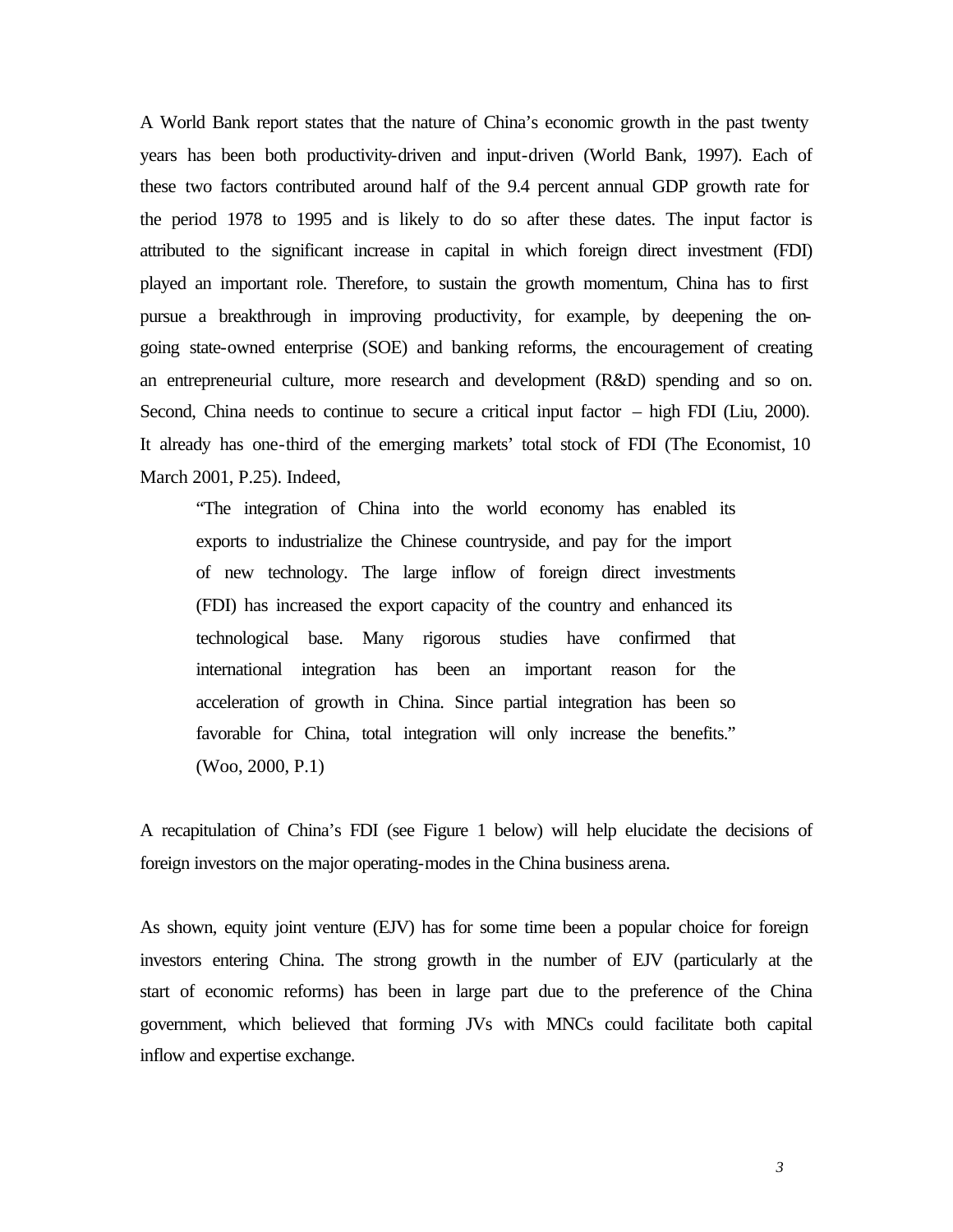The figure also depicts the weakening popularity of EJVs in recent years. In 1997, the number of WFOE projects first exceeded that of EJV (see Figure 1) and has continued to do so. Meanwhile, the increase in number of WFOE apparently represents a new trend of preferred entry or operating mode of foreign investors. Many experts advocate that WFOEs are the recommended choice of MNCs in China business development, expecting that JVs will lose their attractiveness as time goes by. Yet, fairly recently the following statement was noted:

"BASF, the world's largest chemical company, and Sinopec, the largest petrochemical firm in Asia, have announced a JV to build a US\$2.6 billion integrated petrochemical plant in Nanjing …The new company will be a world-scale, state-of-the-art venture and very competitive. Its target is China's chemical market …"

(South China Morning Post, 9 December 2000, Business Post, P2)

This example indicates that room for SFJVs still exists in an apparent fashion of WFOEs, and the scale of the SFJVs formed can be up to world standards. This article, while not denying the significant benefits and flexibilities of WFOEs to MNCs, proposes that the role of JVs is undergoing a *Dynamic Positioning Process* vis-à-vis the needs of doing business in China. Somehow, people preferring WFOEs were probably comparing the comparative disadvantages of infant JVs to the comparative advantages of new generation WFOEs. We shall review the development of JVs in China and try to give an explanation for this observation.

#### **1.3 Joint Ventures**

A *strategic alliance* is an investment entry-type denoted by the formation of a business unit between two or more partners, usually from different systems to conduct an agreed mode of co-operation (Root, 1994). A *joint venture* is a particular form of *strategic alliance* involving the formation of a new joint organization (Killing, 1983). The rationale of a JV is closely related to the benefits of risk-sharing, resource-pooling, asset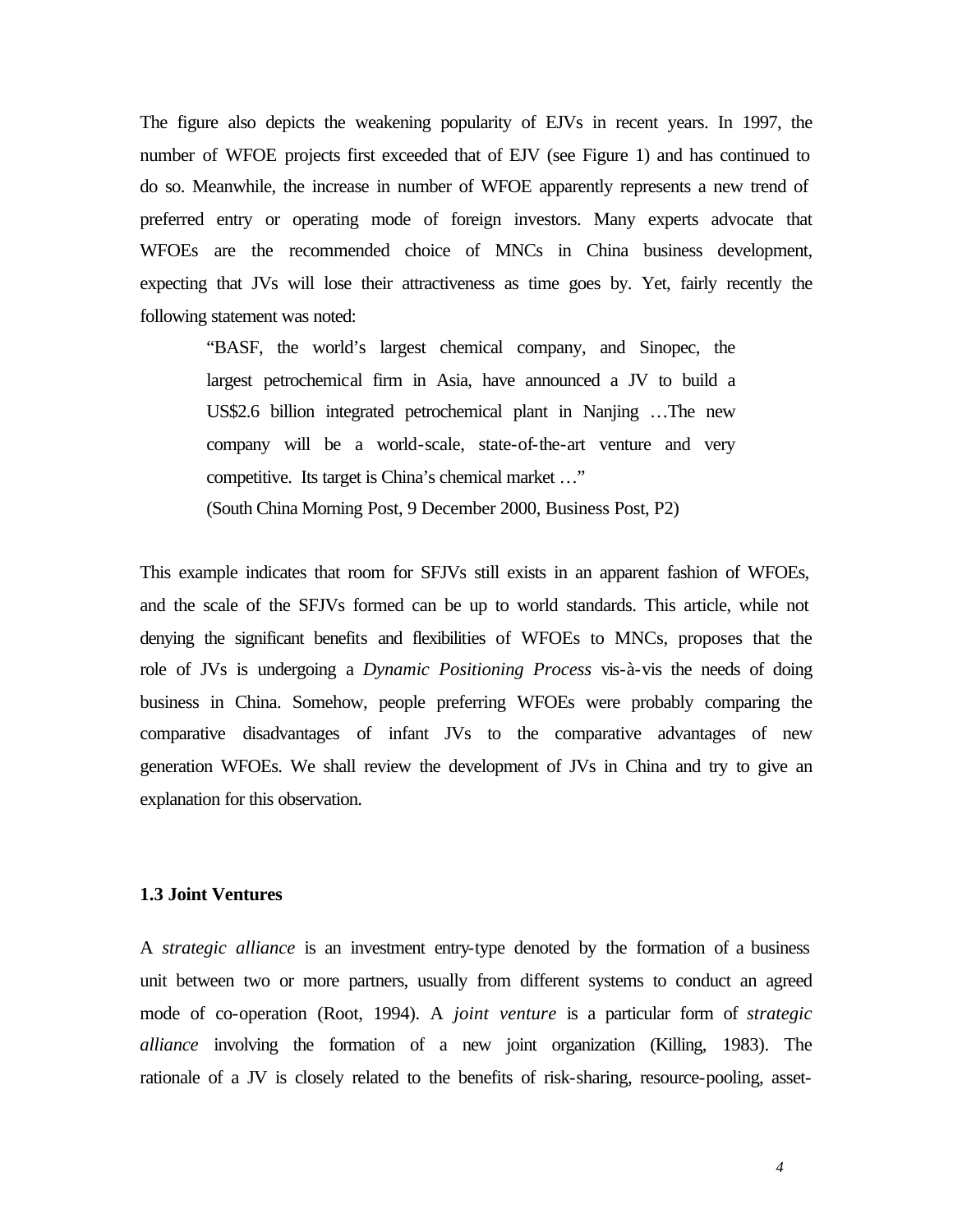protecting, and timely responses to market-changes. This new entity is characterized by the partners' resource commitments in exchange for shared management, risks and rewards (Anderson and Gatignon, 1986). This should award to each partner sufficient advantages to offset the initial sacrifices (Beamish and Banks, 1987). JV formation in China shares similar rationales as stated above. Daniels et al (1985) describe the reasons foreign and Chinese firms chose the JV format in China (see Table 1).

The decision to form a JV in China was also contingent on instant incentive factors, like tax-breaks, competitive labour cost and low production costs. Thanks to the introduction of central and local governmental support like resource-allocation to Special Economic Zones (SEZs), the transaction costs incurred to the foreign partners were significantly reduced (Tse et al, 1997). The formation and introduction of new JV laws (Child, 1994; Xu and Chew, 1995) was arguably another factor that gradually inspired confidence in MNCs to form JVs in China.

As such, the basic formula of JV formation seemed to have created a ready-for-profit package for foreign investors. Successful JV stories in China are not unusual. For example, the *Shanghai Volkswagen Co. Ltd.*, the JV of *Volkswagen* and *First Automotive Works* in Shanghai, has maintained its position as the most successful overseas-funded industrial enterprise in China for the ninth consecutive year (Chinaonline, 2001). However, there are less successful or painful experiences of foreign partners in other cases that reflect the reality that JVs do not always lead to profits. The emergence of WFOEs in recent years seems to have shaken the position of SFJVs. Thus far, very little literature about the longitudinal positioning of JVs in China can be found. This article argues that a more dynamic view of SFJVs should be adopted, for not only a fairer justification of their value, but also a re-positioning of SFJV in the strategy of MNCs. We employed a qualitative methodology based on open-ended interviews with senior managers in both SFJVs and WFOEs, as well as citing cases in the existing literatures and past researches of the present investigators. The sections of this analysis shed light on how the developments of SFJVs and WFOEs rested on several key pillars in the past two decades – policy toward foreign entry policy, indigenous management, HRM practices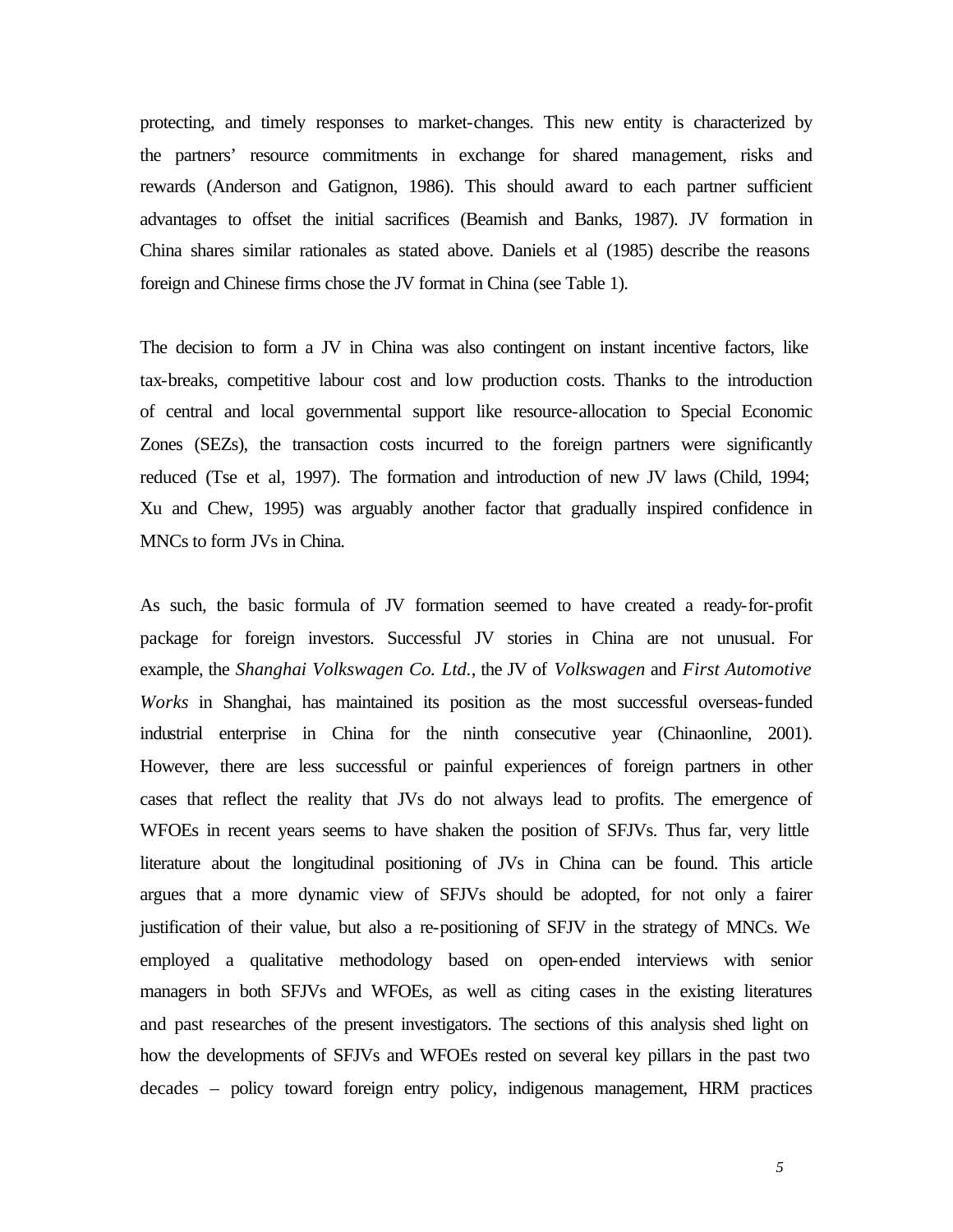and the nature of investment. We argue that these components are likely to change and so will have a major impact on the future path of SFJVs.

## **II. FACTORS AFFECTING CHOICES OF MODE OF OPERATION**

#### **1. Policy Toward Foreign Operation-Modes**

#### **1.1 Equity Joint Venture versus Wholly Foreign-owned Enterprise**

This section aims to explain, as the reforms proceeded, the changing popularity of EJV vis-à-vis that of WFOE.

When the economic reforms were first launched in the early 1980s, JVs were welcomed by the Chinese government because it received a number of benefits. It saw the chance to acquire modern management know-how, marketing skills and technology transfer, create jobs and obtain access to export markets (Beamish, 1988). These were particularly attractive given the time-consuming nature of developing the above on its own and its deficiency of foreign exchange (Grub and Jian, 1988). Significant incentives were granted, therefore, to SFJVs, including tax holidays and import duty exemptions for essential production equipment and materials (Zhang, 1999b). On the other hand, China had adopted a protectionist attitude towards particular strategic 'core' sectors like the socalled 'pillar industries.' In these only JVs and local firms were permitted (Gomes-Casseres, 1988). The strong encouragement of the government therefore made SFJVs a distinct option of FDI during the early stages of the reforms.

Knowledge of local governmental issues, culture and market, is critical to both the Chinese and foreign investors in China business, albeit with different emphasizes for different areas (Si and Bruton, 1999). MNCs new to China business environment probably felt indifferent to the selection of business modes between SFJV and WFOE. The 'red-tape' involved when dealing with the Chinese government, further complicated

*6*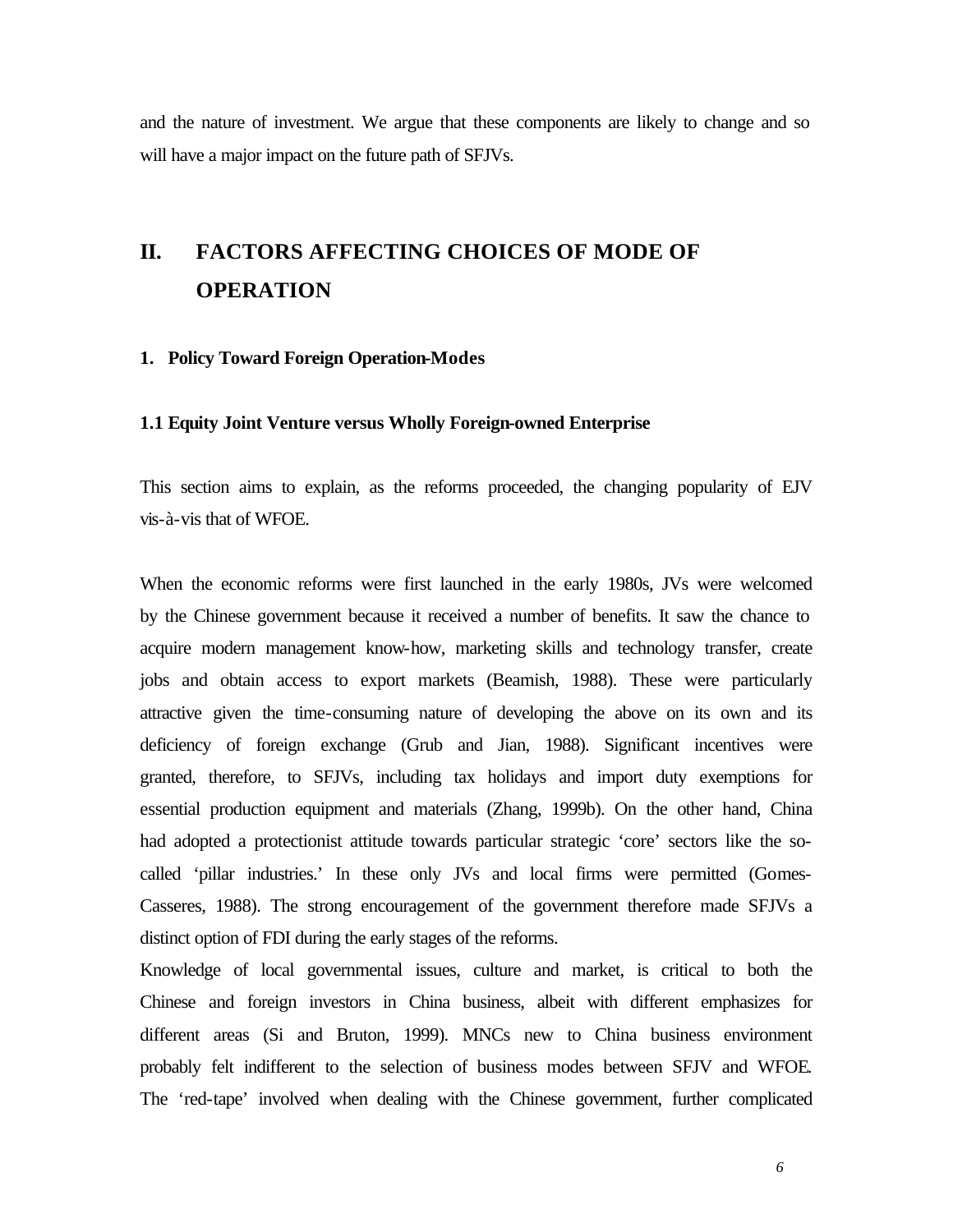their workflow in China (Child, 1994). Meanwhile, facing competition (or rivalrypressure), many MNCs could not afford to sacrifice the 'first-mover' advantage (Daniels et al, 1985). On the contrary, SFJVs could help MNCs overcome economic and political hurdles, and realize the sales-volume more rapidly than WFOEs (Davidson, 1987). Thus, subject to stringent government control and incentive offered by JV formation, many MNCs favored JV establishment (Yiu and Makino, 1997).

#### **1.2 The Transition**

Zhang (1999a) classified the pattern of FDI into the *Initial Stage* (1979 to 1985), the *Continuous Development Stage* (1986 to 1991) and the *High Growth Stage* (1992 onwards). The first stage, with a small number of SFJVs projects formed, simply reflected the 'wait and see' mentality of MNCs. As MNCs acquired certain experience, JV formation entered the second stage for continuous development. The highly publicized tour of Deng Xiaoping to South China in 1992 and his call for a 'speed-up' in economic reform boosted FDI growth (as well as SFJV's increase in number). However, the emergence of WFOEs after mid-1990s was seemingly not quite in line with the expected dominant position of SFJVs. The following section depicts these changes.

In the course of the economic reform, disappointment was not unusual in many SFJVs. For example, JV performance depended greatly on qualitative factors like individual personalities, organizational cultures, administrative style and management philosophy (Davidson, 1987), together with the 'One Bed, Different Dreams' symptom (Vanhonacker, 1997). These factors did not encourage the development of management systems the foreign partners wanted. In addition to Chinese partners' substandard performance, in many cases, there was another source of frustration for the foreign partners (Grub and Jian, 1989; Child, 1998a). The so-called large customer-bases of their Chinese partners were sometimes merely directories and their distribution-networks often proved to be sub-standard. Also, the Chinese partners' leverage was likely to be restricted to their own provinces; outside these relevant provinces, they might do no better than the foreign partners acting alone (China Joint Venturer, 1995b). On the co-operation side, the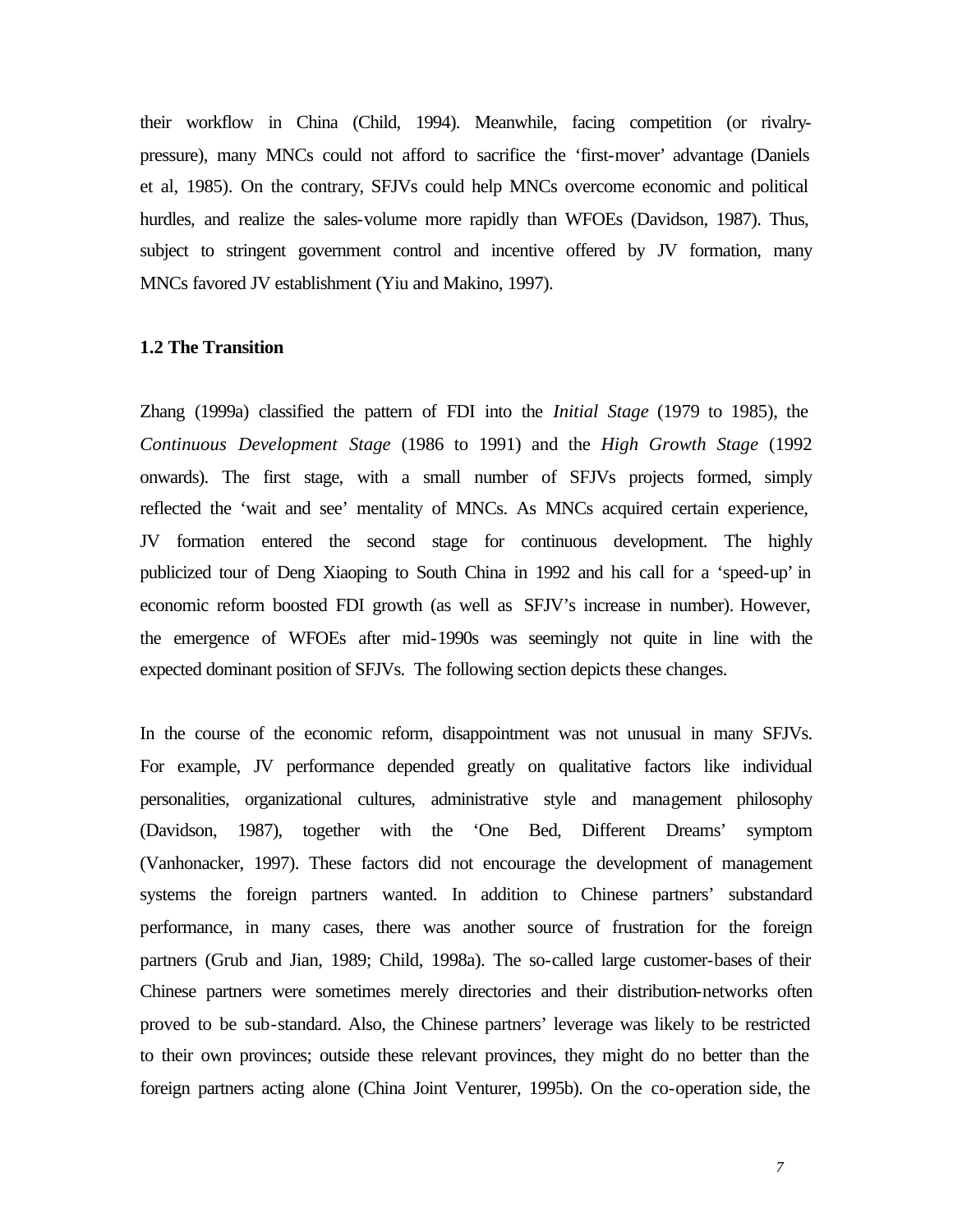'veto-power' of the Chinese partners was very often a stumbling block for the foreign partners in strategic decision-making. All these led MNCs to attach greater importance to gaining control in their ventures in China, especially after they gradually increased their confidence in running a business in China (China Joint Venturer, 1996b).

An interesting factor may also account for the popularity of SFJVs. A Senior Executive of a China municipality-level holding company in Hong Kong described to one author that 'round-tripping' investment (Zhang, 1999b) did exist. He considered that, to a certain extent, this helped contribute to the surge of JV project-numbers during the first ten to fifteen years of the reforms. He also indicated that some Chinese companies practiced tax evasion by forming SFJVs with Chinese-invested Hong Kong companies and inflating the in-kind capital contribution of the 'foreign-partners' to the SFJVs. Some top local managers might even form SFJVs to enjoy personal benefits.

Meanwhile, the JV laws first stipulated at the start of reforms created many areas of confusion between legal explanations and daily practices. It took more than 10 years to systematize these laws (Xu and Chew, 1995), which undoubtedly frustrated many foreign partners. As such, the birth of the new regulations in 1986 on WFOEs sparked positive insights in the eyes of MNCs. Regulations allowed WFOEs a full control over the entity and a better protection of intellectual property (Sutter, 2000), while enjoying similar incentives as EJV<sup>1</sup> (China Joint Venturer, 1995b). Therefore, the number of such enterprises grew rapidly from then onwards.

However, we still cannot say that EJVs in China are at a dead-end, or that WFOEs are a panacea for foreign investors. Child (1998b) admits the growing popularity of WFOEs but also reminds us of the relatively lower profitability of WFOEs when compared to EJVs. The success of *Lucent Technologies*' EJVs in China serves as a good example to demonstrate the workability of JVs (Podolny et al, 1999). Sutter (2000) argues that WFOE also has its downside in several areas. First, in sectors like consumer goods and high-technology hardware, Chinese firms are relatively stronger. In the absence of suitable Chinese partners, a WFOE can be handicapped in the competition by a lack of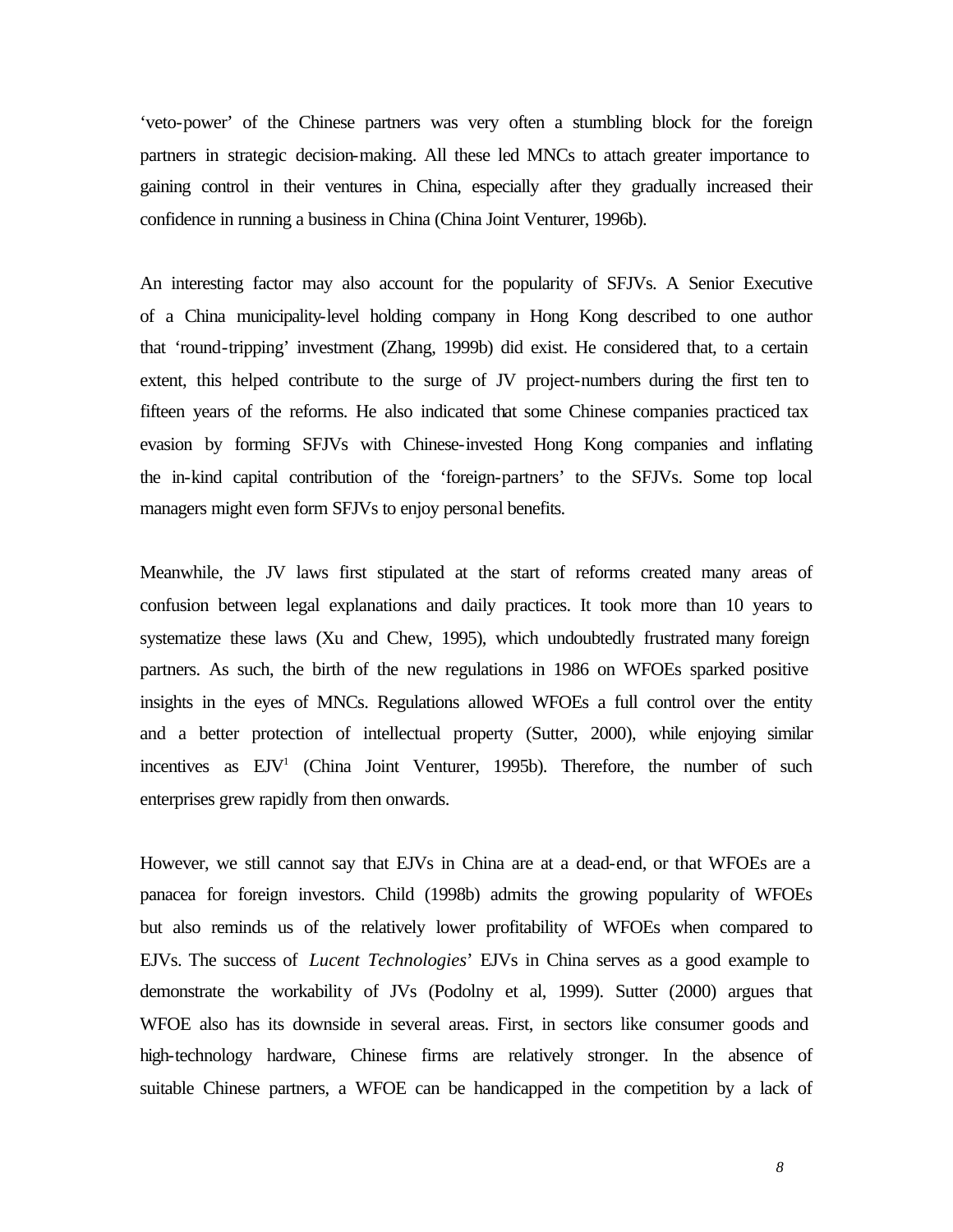effective connections to handle governmental work. Second, high-tech companies may find having a competent Chinese partner useful in developing applications for the local market, in which the client-base is not yet ready either financially or technologically. Third, unless being qualified as a high-tech enterprise, a WFOE was by law 'required' to commit to exporting at least fifty percent of its output. This was recently changed to 'encouraged' (PriceWaterHouse, 2000). Last but not the least, WFOEs cannot pursue activities in a number of areas<sup>2</sup> (Zhao and Hu, 2000). Although China's World Trade Organization (WTO) accession may help release the constraints in some of these fields, it may take years for MNCs to become competitive enough to gain substantial market-share on their own. Therefore, the advantages of WFOE over SFJV are by no means absolute, but possibly industry-specific.

Perez et al (1995) pinpoint the critical success factors of MNCs in China. These are associated with their abilities in achieving effective co-ordination of external relationship and investment decisions, gaining control of JVs, coordinating multiple JVs and strengthening HRM. Such factors particularly apply to MNCs with multiple ventures in China. Hence, for those foreign investment enterprises (FIEs) having significant investments in China, the *Holding-Company Law* stands for an evolutionary milestone for them to manage their investments in China more effectively. The *Holding-Company Law* in China provides the means to fully integrate a MNC's JVs, by setting up a 'umbrella-company to co-ordinate and monitor its investments in China. Such an umbrella-company provides supports like HR leadership, marketing services, information system services, accounting services and technical services for its JVs. Equally important is that this 'umbrella-company' can also help channel investment into JVs, centralize product-training for JVs, hire local employees directly, and thus achieve a higher costeffectiveness of the resources. As China is an arena of discrete sub-markets instead of a single huge market, this transfer of personnel between JVs means a more effective use of the competence of local (and expatriate) staff (Wong and Bökkerink, 1997).

To sum up, at the inception of the economic reforms, the China government intentionally packaged EJVs with preferential privileges, while granting WFOEs virtually nothing but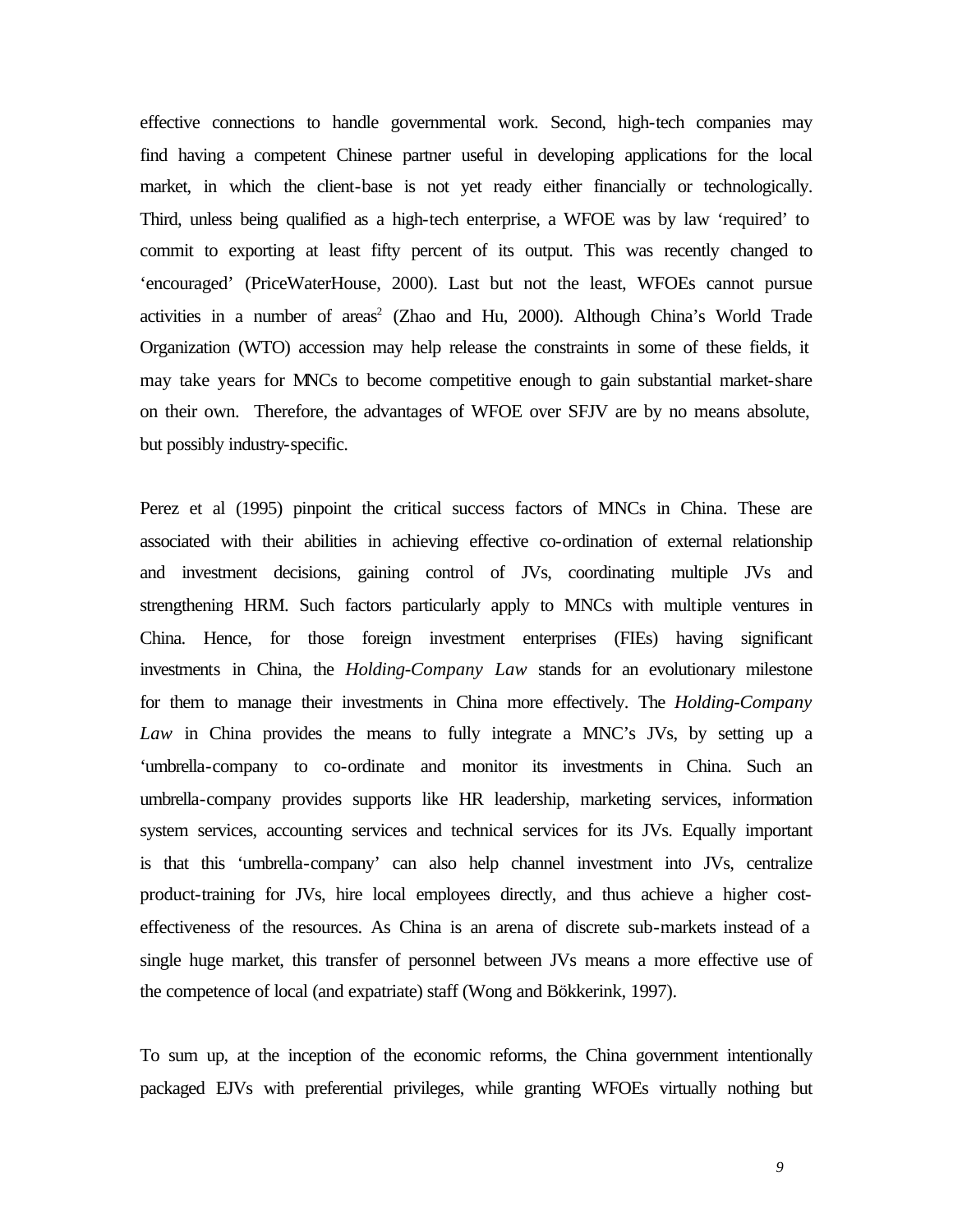regulations. This factor, together with MNCs' desire to be the first mover in order to realize the unprecedented market potential, constituted an *incentive-driven* and *government-preferred* option to boost the number of EJVs. As the reforms proceeded, MNCs became more aware of the need to have expertise in China business at the same time as they acquired knowledge from their JV counterparts. So, as the constraints on WFOEs were gradually loosened, MNCs became inclined to this option. Meanwhile, the failed examples of JVs reminded MNCs of picking the right entry-mode in China business. By 1995, the promulgation of *Holding-Company Laws* helped re-shape the investment framework in China (Sutter, 2000). The formation of such 'umbrella companies' was a likely vehicle to enable MNCs to centralize JV support services and fully integrate their JVs. This resulted in the birth of *rationale-driven* and *knowledgedriven* options for MNCs in deciding their entry- or development-mode.

#### **2. The Chinese Management System**

#### **2.1 The Managerial Status Quo Ex Ante**

Regardless of the entry- or operating mode, MNCs could always encounter difficulties when dealing with Chinese government officials, stemming from the mismatches between the management philosophies of both sides. MNCs should therefore pay attention to the evolution of an essential category – the Chinese management system.

The Communist Party took over the sovereignty of China after their victory in the Civil War in the late 1940s (Laaksonen, 1998). Since then, the archetypal Chinese management system (here mainly referred to that in SOEs) has gone through a series of winding steps (Warner, 1992; Child, 1994). In hindsight, the Party had exercised control in Chinese management for a long period, although their influence gradually faded away as the reforms proceeded (Child and Xu, 1991). Moreover, since the post-war stage, the Communists had made China's management system immersed in a relationship-oriented context, which emphasized more 'egalitarian' and 'co-operative' values (Laaksonen,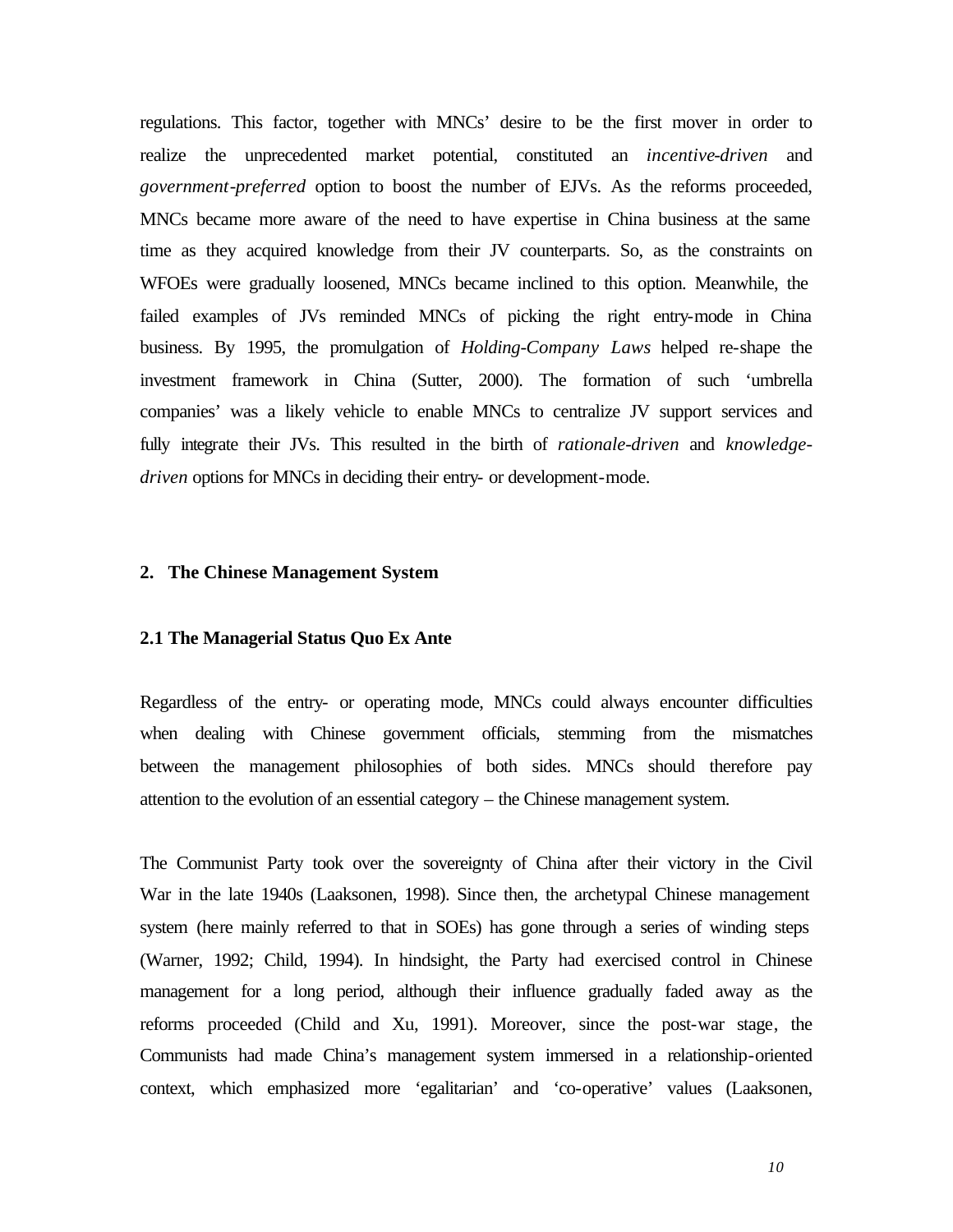1988). The authority was centralized in the hands of the Communists, and consisted of managerial authority, responsibility, and superior-subordinate relationship in industrial and business enterprises. The deficiency of knowledge and the high level of illiteracy stifled effective communication, and resulted in a reliance on personal relationships (nepotism and *guanxi*). This, when added to the lack of training platform for Chinese managers (Warner, 1992; 1995), and fault-picking practices during the Cultural Revolution (Wall, 1990), led to a punishment- and authority-oriented system in which the decision-making process was sluggish. The skeleton of the management system at the start of the economic reforms was characterized by these traits.

#### **2.2 The Transitional Process**

The transition from old management systems can be seen in two areas, the Chinese government and indigenous managers. For the government, management had inherited authority-driven practices for decades. It is only in recent years that the management philosophy of the government has undergone change. Starting in the mid 1990s, the SOE reforms reflected the state's desire to seek effective management and make this suit the needs of a market economy through innovative operations and mechanisms. Thus far, the government still aims to reform the SOEs in the hope that the latter can stand on their own feet. In other words, the 'Iron Rice Bowl' (*tie fan wan*) is to be broken (Warner, 1995; 2000). Areas like corporate governance, entrepreneurship and internationalization receive more and more attention (Child, 1998a). To counteract the problem of surplus labour in SOEs, the state resorts to the *survival of the fittest*, resulting in downsizing in SOEs, or the massive '*xiagang'* <sup>3</sup> (Chinaonline, 2000).

The management style of Chinese managers, especially the working attitude of the new generation of Chinese managers, also shows a new face. In their research on 869 managers and professionals in SOEs, Ralston et al (1999) found that the new-generation of Chinese managers demonstrated a shift in work-values and had become increasingly individualistic. Despite their possession of the traditional Confucian values, they now appear to be more westernized vis-à-vis the current generation (managers of ages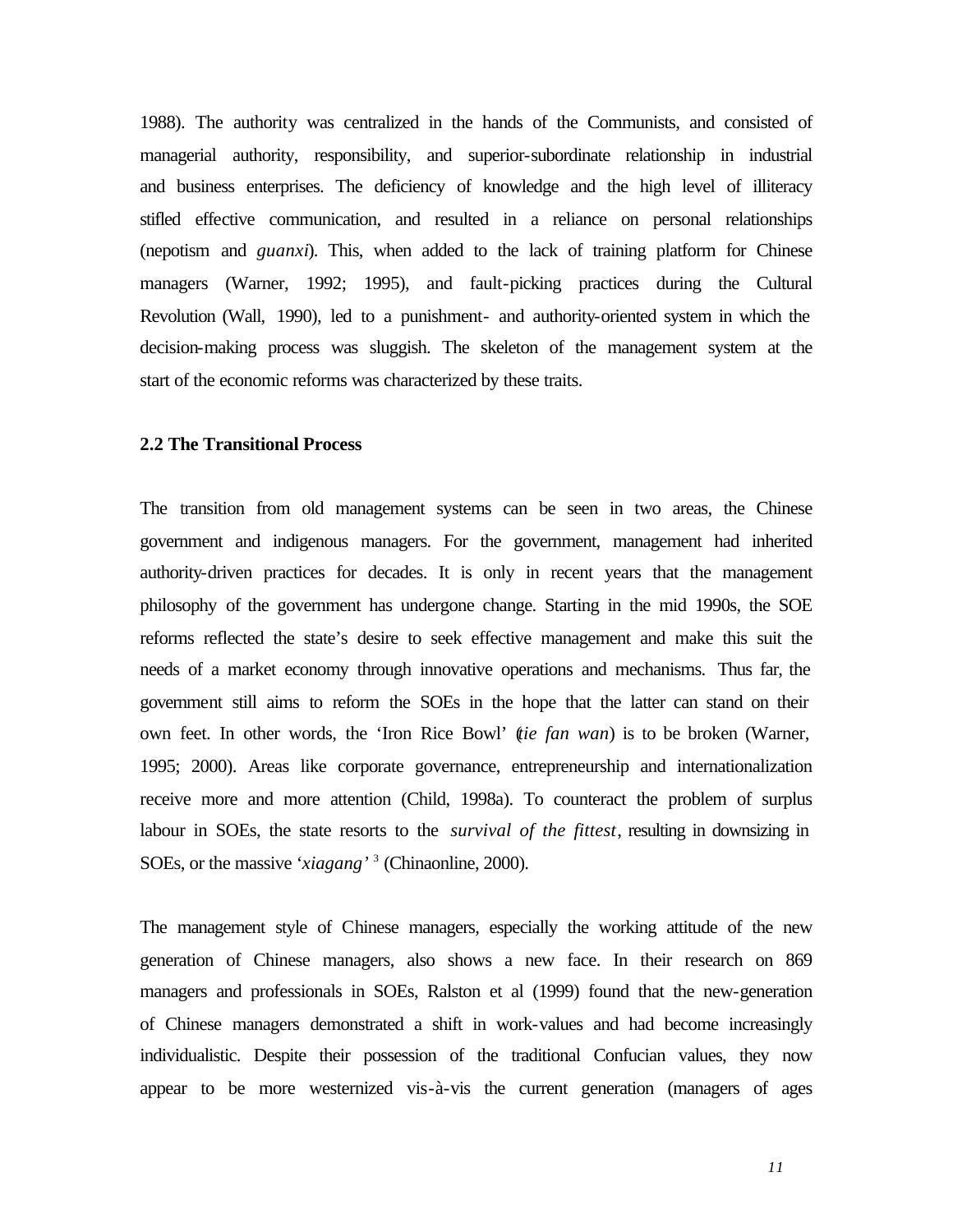between 41 and 51 years) and old-generation (managers of ages 52 years or above). Bu and Xu's work (2000) reveals similar findings. In their research on work-related attitudes among Chinese employees in Shanghai, the conclusion is that although there is not yet an immediate and complete 'Americanization' of the Chinese management system, the newgeneration of Chinese employees think that the Iron-Rice Bowl mentality is probably on the retreat.

A Chinese SOE manager we interviewed, who was assigned to take up a Deputy General Manager position in a SFJV, expressed the belief that nowadays, Chinese managers value new opportunities. He suggested that remote assignments without substantial salary increment, for example, JV assignments in other provinces, were considered 'golden opportunities' to climb-up the echelon. This was especially the case when a Chinese manager needed to return to the parent company upon finishing the assignment. Such assignments could also equip the managers with the modern know-how to capture outside opportunities in future. This helps shed light on the new generation Chinese's increasing degree of adoption of the western management philosophy.

To summarize, the Chinese management system appears to be moving step by step from the traditional authority-oriented and party-oriented system in the direction of western management, albeit with a long way to go.

#### **3. The Chinese HR System**

#### **3.1 The Old Personnel System**

From 1949 to the pre-reform time, Chinese firms seemingly did not have an HR function, but only personnel management (*renshi guanli*). The so-called HR unit was merely doing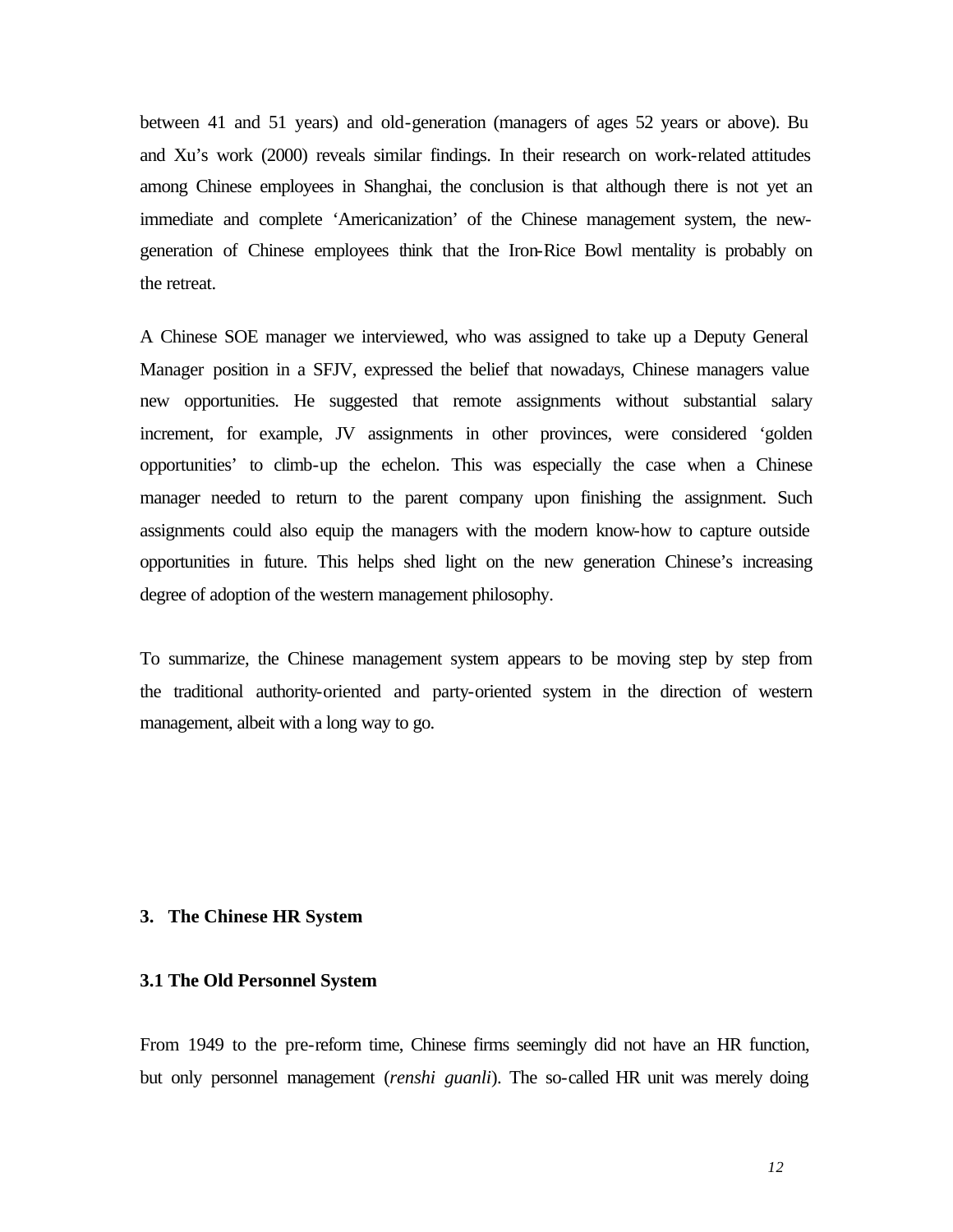paperwork-processing, rather than placement-strategy. After 1949, Chairman Mao's clear missions were to feed every one and stabilize the society, while the profitability of enterprises was swept under the carpet. The first critical HR challenge subsequent to the Civil War was to fill the managerial positions of SOEs. Facing the lack of capable candidates, the Communists resorted to four sources – ex-managers of enterprises, Communist Party members, graduates of universities and institutions, and the People's Liberation Army (PLA) (Laaksonen, 1988). The first category, ex-managers of enterprises, although competent enough, might not share the doctrine of socialist ideology. This lacuna inevitably hindered the selection of 'suitable' managers from candidates in this category. The second category, the Communist Party, was ideologically compatible but managerially incompetent. They, however, became one of the first generation of managers to emerge after a minimal degree of training. University graduates formed the third source of managers. However, even in 2001 the proportion of university-educated people in China is very small and even lower than that of India (Hsieh et al, 1999), let alone in 1949. Besides, their thinking was considered different from the ideology of communist. The final group, the PLA, was considered competent enough and ideologically compatible in the light of their experience in leading guerrilla troops and their decision-making skills under different situations during the warfare time. Hence, many army officers became managers of enterprises.

Employees in China formerly were in the same authority-driven system and shared the same punishment-oriented practices. Employment in China was kept in the 'cradle-tograve system' (Warner, 1995). Only recently did labour change from being merely an employment system, in which each employee had a *dangan* (personal file) kept in his/her *danwei* (working unit). Labour-force recruits of relatively high quality, like the university-graduates, upon their graduation, had to await job-assignments by the State. This denoted an inactive labour-flow between enterprises, as SOEs could impose stringent control on the mobility of their staff by locking-up their *dangan*. As such, SFJVs born under such conditions might have to accept whichever personnel their Chinese counterparts assigned to them, rather than recruit competent candidates in labour-market.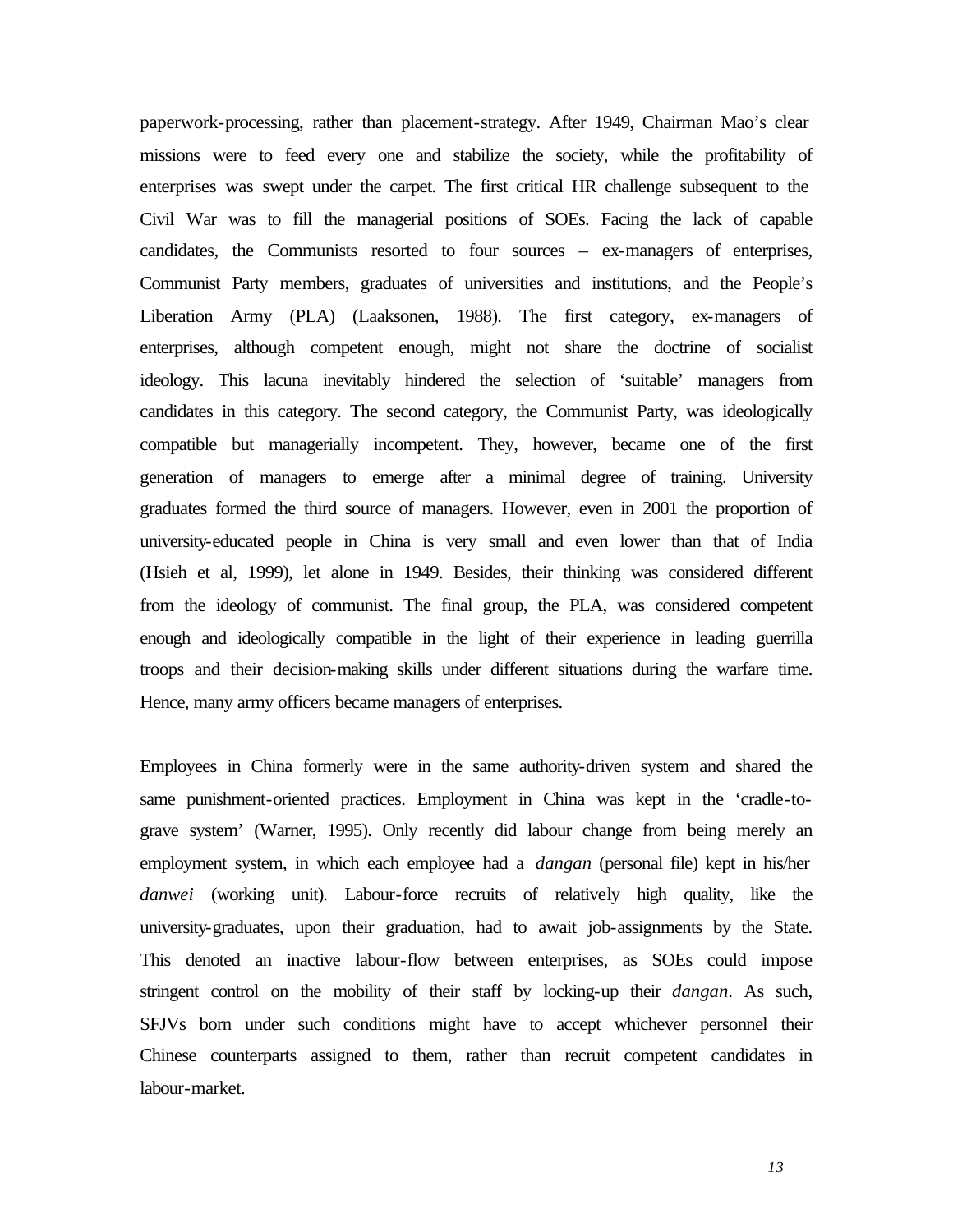MNCs aiming merely at establishing Representative Offices in China were not in any ways better in the topic of HRM (or *renli ziyuan guanli*)<sup>4</sup>. By law, MNCs could not even recruit their own staff for their Representative Offices, but had to resort to the paidservices of the Foreign Enterprise Service Corporation (*FESCO*) (China Joint Venturer, 1996a). The staff thus recruited came from SOEs but their payrolls were with the FESCO instead of the MNCs. The quality of work of these staff was, therefore, not unusually found to be sub-standard, and their loyalty and competence were often questionable.

Noting these HRM practices, the foreign partners of SFJVs often became suspicious of their Chinese partners' values and even questioned the justification of having JVs in China.

#### **3.2 A Transitional Phase**

During the 1990s, HRM practices in China gradually move in a market-driven direction. The establishment of companies, like *China International Intellechtech*, and *China International Enterprise Corporation*, stood for competition with *FESCO* (China Joint Venturer, 1996a). Foreign executive-search companies started to establish their footholds in China. Some breakthroughs in staffing of Representative Offices were also seen<sup>5</sup> (China Joint Venturer, 1995c; 1996a). Basically, both SFJVs and WFOEs benefited because of the changes in HRM practices. Yet, SFJVs probably found it hard to capture this benefit, as HRM was usually handled by the Chinese partners (Child, 1994).

The late 1990s initiated a new era for HRM in China (see Warner, 1995; 2000; Ding et al, 2000). HR departments of Holding-Companies and Representative Offices became very actively involved in helping pursue business goals (Melvin, 2000). Yet, the labour market in China can be described as both high labour-supply and low labour-supply, albeit addressed to different categories (see Warner, 1992; 1995). High labour-supply generally refers to non-skilled and surplus technical labour, which is simply a nationwide-burden (China Daily, 1999). The local managerial and executive staff group constitutes the low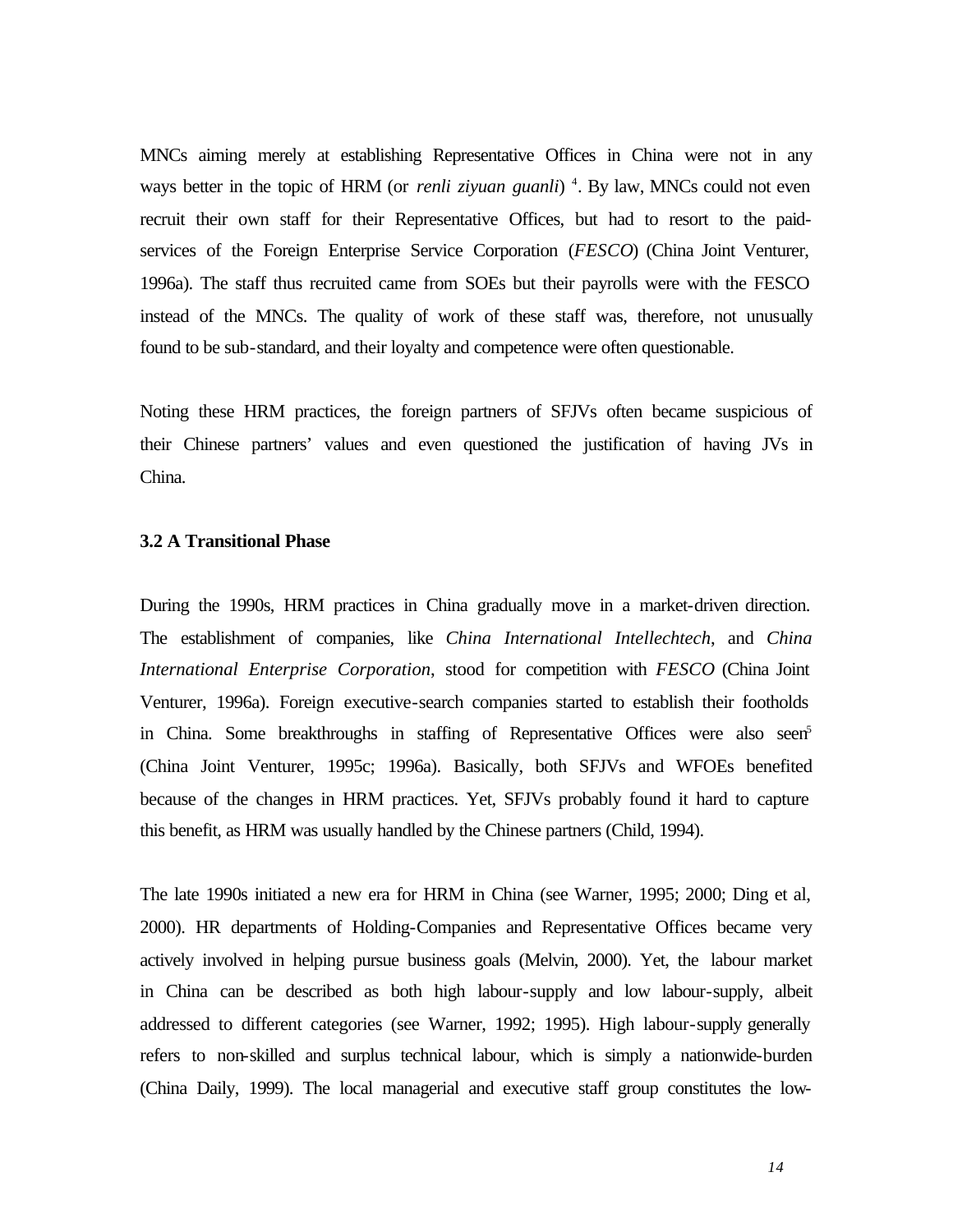supply category. It has been found that the expatriate failure-rate is often quite high, while the cost to the MNC of having an expatriate is almost five times that for a local executive (Goodall and Warner, 1997; Goodall and Burgers, 1998). This cost differential then induces a great demand on the limited local managerial staff labour-supply. Certainly, MNCs and SFJVs are free to recruit qualified and competent candidates at their own discretion. Besides, on the supply-side, competent graduates and experienced executives may not even need their *dangan* when applying for new jobs, as MNCs and SFJVs can evaluate the potential candidates directly themselves. However, the Managing Director of an international executive-search company acknowledged that supply is still tight. There had been a six-fold increase in the demand of senior executives during 1994 to 1998, especially for general management and marketing disciplines (Choi, 1998).

Second, Chinese MBA graduates, particularly those trained in the US, recently form an increasingly popular source of competent managers (Chen and Martin, 1996). Nonetheless, supply seems to be lagging behind demand and the latter continues to grow at an even higher speed (Goodall and Warner, 1997). The Executive-Search company Korn/Ferry predicted a 400 percent increase in demand for local executives in this decade. Every qualified Chinese candidate usually has ten managerial positions to choose from (Goodall and Burgers, 1998).

Third, as labour-supply in China moves in the direction of a free-market, the HRM practices are being transformed. On one hand, MNCs need to accelerate localization plans and fully train their local staff (Perez et al, 1995; Heish et al, 1999), for instance, by setting up training-centers, independently or in partnership with local universities. On the other hand, they have to endeavor to retain good staff (Heish et al, 1999) and be cautious of the threat of staff poaching by existing or new players (Melvin, 2000). These challenges will become acute after China's accession to the WTO.

To summarize, Chinese HRM is being transformed gradually and must move step by step into the nascent labour-market, while awaiting an increase in supply. Both SFJVs and WFOEs are chasing the still limited supply of good managers. Having said that, MNCs with JV operations – particularly those with multiple JVs scattered throughout China,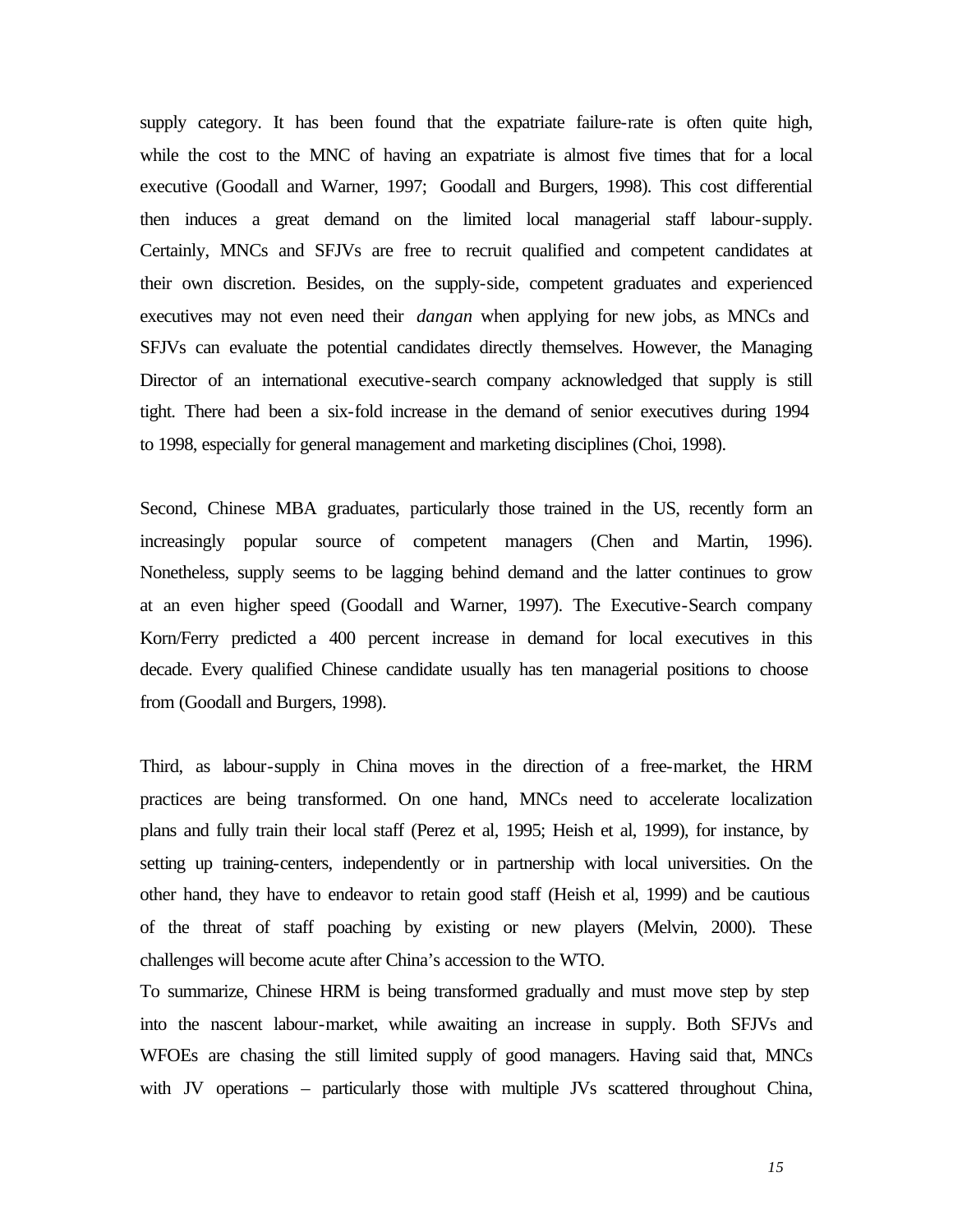through the operation of Holding Companies – stand a better chance to explore competent local staff to realize their localization-plan. On the contrary, being able to exercise full control of the business entities and being highly flexible in implementing necessary HRM measures, WFOEs may have the advantage in recruiting and retaining good staff. The clear message is that the new creators of SFJVs need to be forwardthinking and tailor their HRM to the emerging conditions.

#### **4. The Nature of Investment**

The nature of investment has greatly shaped the structure of the China market. Here we discuss two key factors, the nature of FDI and the possibility of WTO entry, which are playing important roles.

#### **4.1 The FDI Pattern**

As mentioned earlier, FDI has been a significant factor in the growth of the Chinese economy. Luo and O'Connor (1998) evaluated the structural changes of FDI in China and concluded that foreign companies gradually increased their resources and financial investment in China. They described a number of diverse approaches used by companies to an increasing commitment – *Opportunistic Experimenter*, *Strategic Investor* and *Dominant Local Player*. *Opportunistic Experimenter* is an approach of a group of foreign companies with a low level of corporate commitment, who merely aimed to learn how to conduct business in China. *Strategic Investor* is the approach characterizing the majority of foreign companies that have aimed to enjoy the early-mover benefits, possibly by building a broader multi-regional or national presence through marketing or establishing facilities. The final category, *Dominant Local Player*, describes companies with a high level of corporate commitment to investing in China. Companies in this latter group usually have had a highly localized management system and aimed to secure dominant market positions within their own industry sectors. Going alongside this categorization of approaches is the increase in proportion of FDI on WFOE vis-à-vis EJV since the mid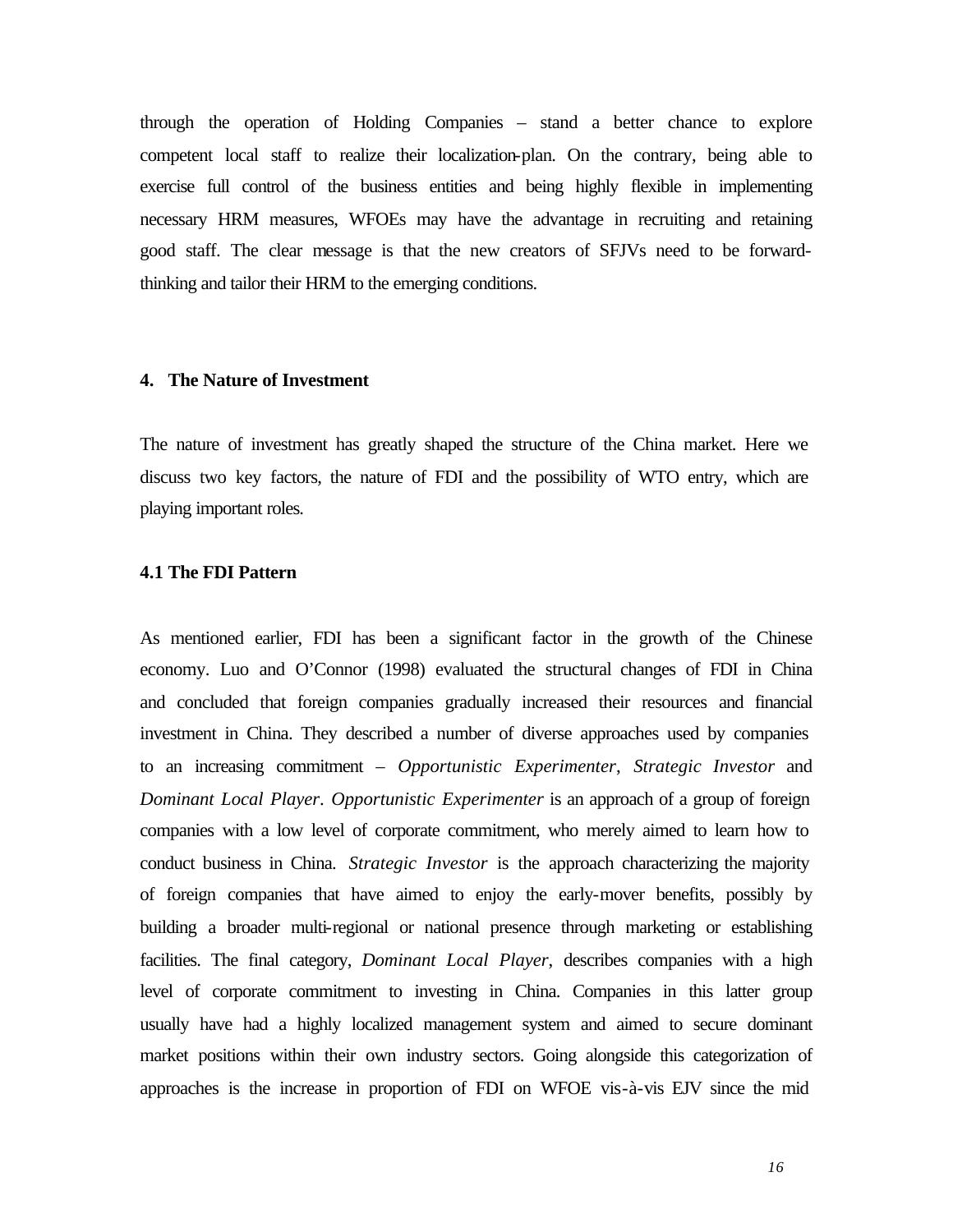1990s, an equally significant observation of FDI. One argument is that as foreign companies keep acquiring practical experience in China, they are increasingly likely to 'go it alone' to pursue success in the China market.

#### **4.2 World Trade Organization**

China signed a bilateral agreement on China's accession to the World Trade Organization (WTO) with the US on November 15, 1999 and with the EU on May 19, 2000 (TDC, 2000). The China-US agreement stands for an opening of markets in Industry, Agriculture and Service within a pre-set period (WTO Special Report, 2000). China is expected officially to become a WTO member, probably by the end of 2001 or early 2002. This step is seen as a breakthrough for China in international trade. Furthermore,

"It must be recognized that WTO membership is, in essence, a commitment to become a normal private economy integrated into the international division of labour. WTO is a much more influential and powerful organization than the World Bank and the International Monetary Fund. WTO is set up to regulate trading among market economies. WTO not only specifies what kinds of economic institutions a member country could have, it also enforces these institutional norms on the member country. By signing to become a member of WTO, China has agreed to the convergence of all its key economic institutions to the norms of economic institutions in the developed countries, especially to the institutional forms of its capitalist East Asian neighbors – Japan and Korean (Woo, 2000, P.1).

Generally speaking, thanks to the creation of a 'level-playing field' resulting from China's accession to WTO, foreign companies will have more opportunities to enter the business arena in China. Already, it is estimated that MNCs have stakes in ten percent of the Chinese economy: commentators suspect that, "With WTO membership, the proportion could easily double" (The Economist, 10 March 2001, P.26). Through the lens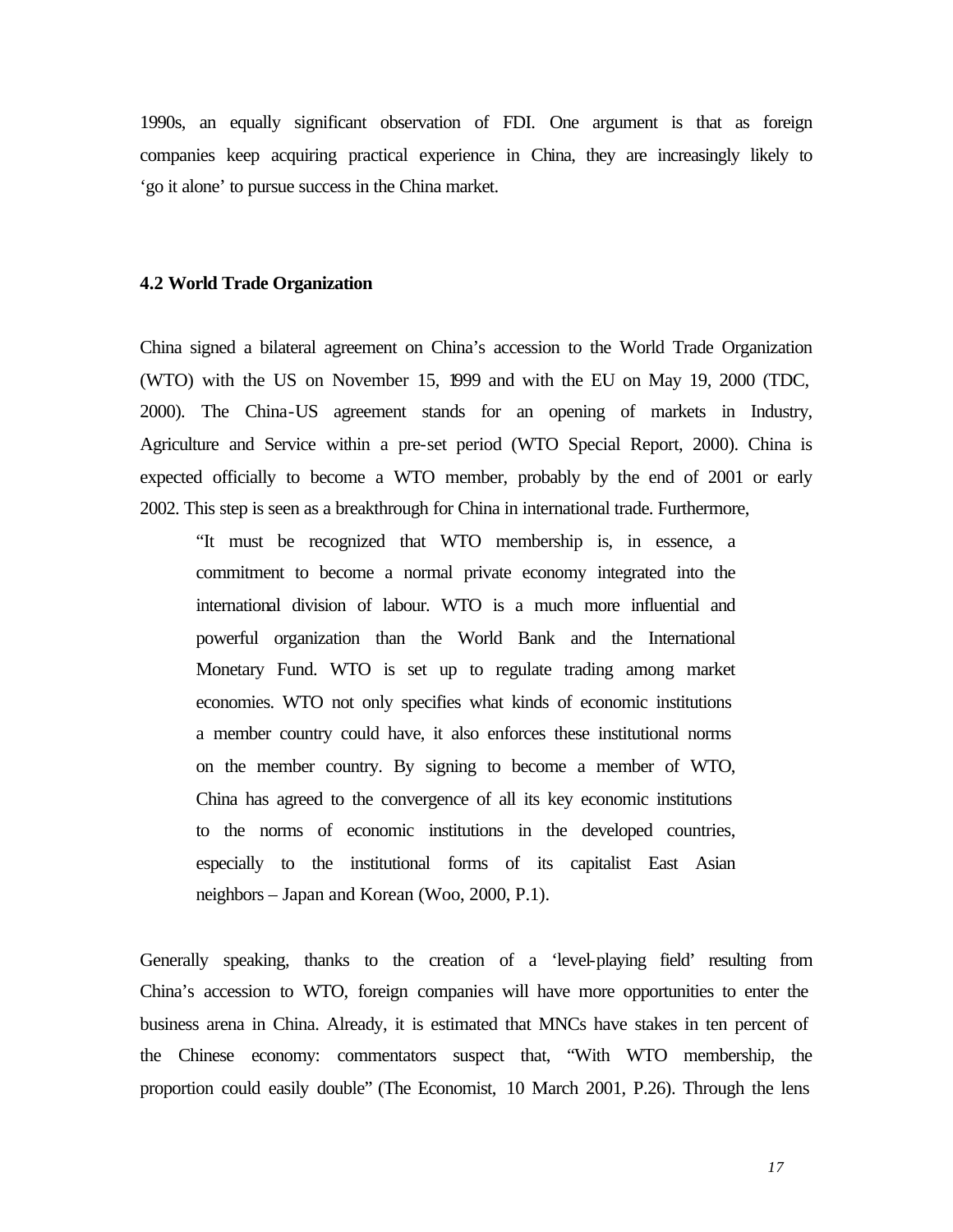of China, WTO accession will help China in many ways, namely to create jobs that will ease its labour surplus, to speed up the promulgation of a legal system and to achieve further integration into the global economy (WTO Special Report, 2000). However, this development is also likely to fuel the demand for scarce competent local managerial staff.

#### **4.3 The Transition**

At a first glance, the combined impact of FDI changes and China's WTO accession seems to favor WFOE formation. However, the situation can be multi-faceted. First, the nature of the China market is industry-specific. For example, JV may appeal to companies entering the petrochemical industry in China in the light of the potential advantages provided by the Chinese partner (see South China Morning Post, 16 December 2000, P1). Thus, Root's advice (1994) of having a thorough evaluation of the product, the market situation and the strengths of a company when considering entry into a new country must be needed. These factors detract from the advantages of WFOEs.

Moreover, while acknowledging the advantages of WFOEs, Vanhonacker (1997) argues that the entry strategy is not simply a WFOE or EJV decision, but probably a mix of both. He advises foreign firms aiming at WFOEs to note three issues. One, China is still a *guanxi*-dominated society (Luo and Chen, 1996), which signals the advantages of having Chinese partners/companies<sup>6</sup>. Two, as the Chinese generally do not want foreign companies to take advantage of China, questions about cultural and economic sovereignty may evolve. Three, although China's WTO accession demands an opening of distribution-rights for foreign companies, the latter may find it difficult to develop their own distribution in the first place. It will still be advantageous for foreign companies to try to collabourate with Chinese companies in order to have leverage on the latter's facilities. Given all these concerns, Vanhonacker offers several suggestions for foreign companies aiming at the China market:

1. Set up WFOE production-centers and surround them with EJVs (with competent local partners) to distribute the products through the local's channels;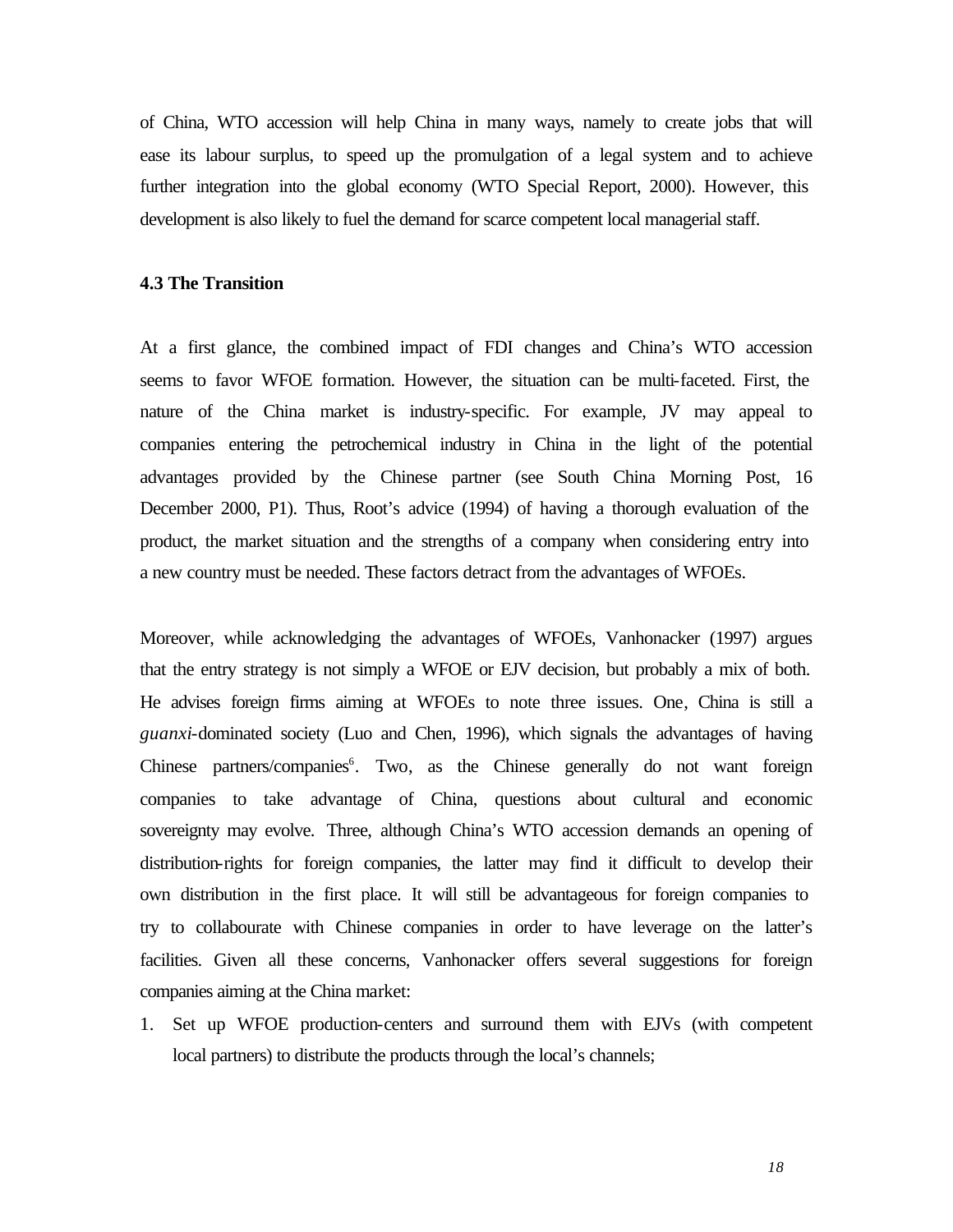- 2. Set up an EJV in the first place, operate it for a fixed period and finally take over the assets from the Chinese partner and run the company as a WFOE;
- 3. Set up an EJV in the first place and surround it with WFOE(s) for distribution, so that the operation works like a WFOE. (MNCs are not currently allowed to develop distribution-networks)

Second, Gomes-Casseres (1989) argues that JVs can be a possible solution for MNCs, allowing them to capitalize on the technical labour-force in China. For instance, MNCs can form JVs with Chinese companies to carry out R&D functions in China or even complement this approach by establishing local training centers. The so-called 'Motorola University' and the 'ABB China Business School' (Hsieh et al, 1999) are examples of this approach.

Third, China's accession to WTO may have a less profound effect than people are expecting (Perkins anb Shaw, 2000). The reason is that industries like consumer products and electronics already exist in a highly competitive environment. For other high-tech markets like telecommunications, the China government has been driving a rapid growth policy for some time, leaving little room for new foreign investors. However, Perkins and Shaws (2000) reckon that in the fields like insurance and banking, it may be wise for foreign investors to identify capable Chinese partners and build on their existing facilities.

Fourth, one of China's next important targets is to speed up the exploration of its Western regions. Although MNCs may have acquired significant experience in running business in the coastal or central areas in China, the location, infrastructure and business practices in Western China may present totally different challenges to MNCs. SFJVs may stand a better chance of success in such an environment.

Fifth, the increase in the number of foreign companies entering the China market will heighten the fight for competent local staff, resulting in high turnover, high salary demanded by the staff, and the likelihood of encountering applicants that provide false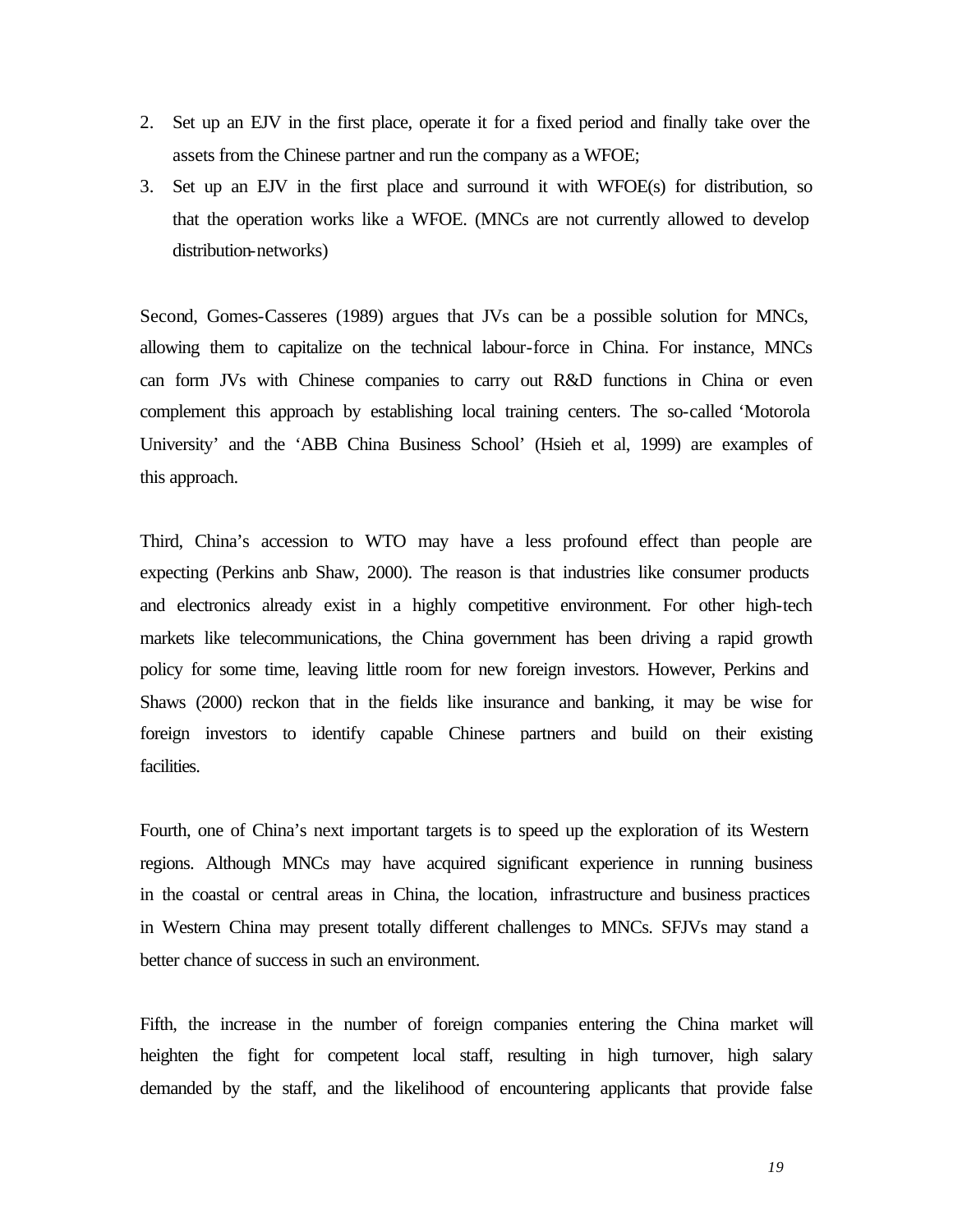references. Similar effects were observed in the late 1990s when many MNCs executed their localization plans. When MNCs enter China after the WTO accession, a recurrence of the 1990s experiences is very possible. MNCs should proceed with cautions in view of the likely shortage of competent labour-force.

In short, the nature of investment in China has been a major force in shaping the changing role of SFJVs toward a market economy particularly vis-à-vis WTO entry. In the new era, WFOEs and SFJVs will still satisfy different evolutionary needs. They are both likely to continue to exist.

#### **III. DISCUSSION AND EVALUATION**

The previous discussion has covered areas like changes in government policy, indigenous management, HR practices and the nature of investment, which in turn have been favorable to SFJVs, WFOEs or both. Table 2 attempts to set these out schematically (see table 2).

A model is then developed out of our findings. It is intended to illustrate the relative weights of various factors affecting the choice of ownership-mode at different times in five assigned dimensions. The five dimensions are set out alongside the topics discussed previously (Figure 2) and consist of: – '*Purely SFJV operation vs Purely WFOE operation*,' '*Purely Traditional Chinese Management Style vs Purely Westernized Management,*' '*No HR market vs Free HR Market,*' '*High risk aversion factor vs Low risk aversion factor,' and* '*Hierarchy – Free Market.*' The first three respectively refer to the relative tendency of new entities formed as SFJVs, what the Chinese general management system looked like, and the direction of HRM practices in China. The fourth dimension refers to the likelihood of MNCs taking risks with respect to the degree of business experience they have acquired in China. This point is closely related to the afore-mentioned change in FDI pattern. Similarly, the fifth dimension depicts the level of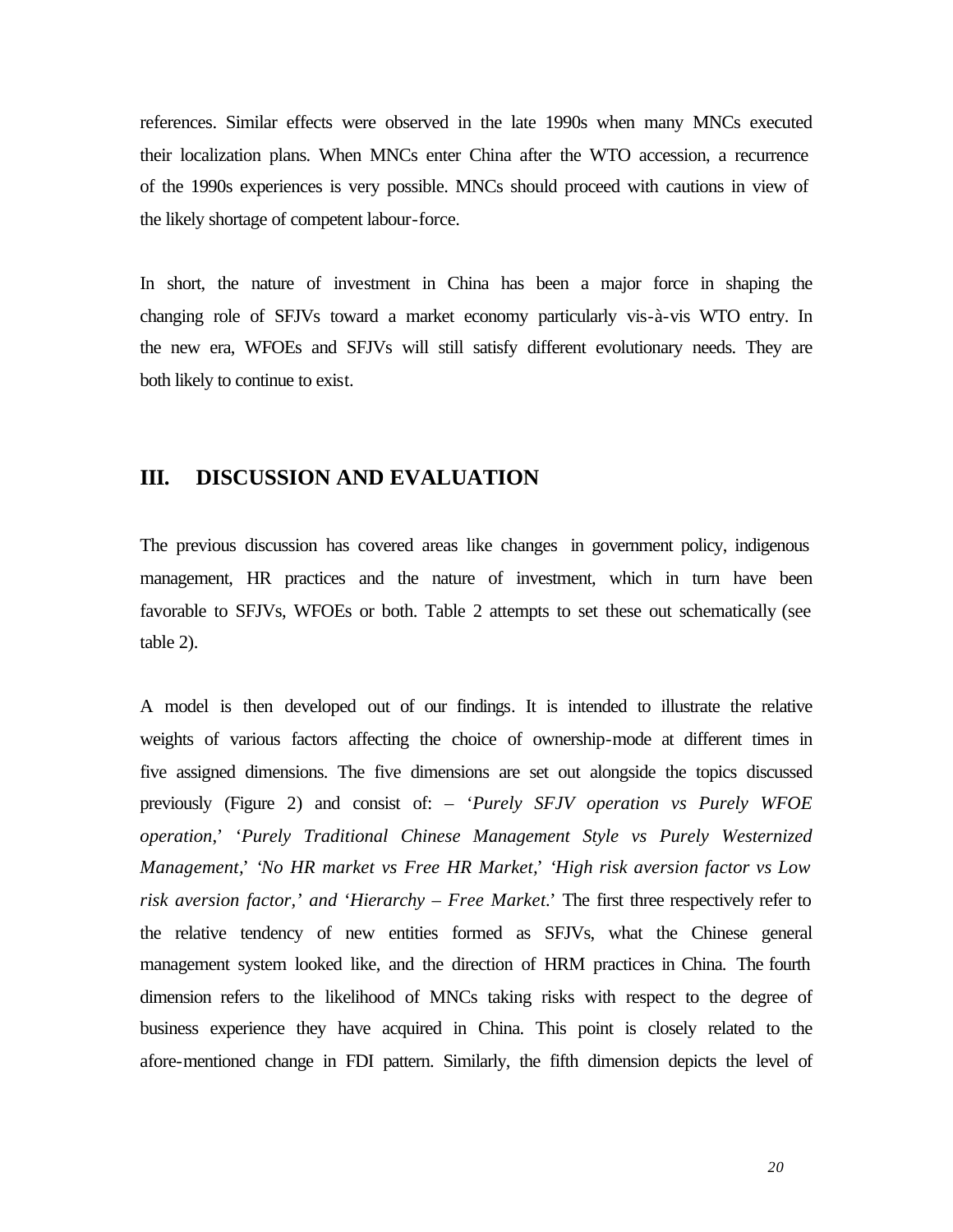the Chinese business arena as a free market, which in the current discussion, is influenced by China's potential WTO accession and the degree of opening of the China market.

In the past few years, advantages of WFOEs in China have emerged and the growing number of these firms has become a substantial focus of research (Luo and O'Connor, 1999). However, this analysis questions whether this means there is a loss of importance of SFJVs in China. In reality, JVs remain one of the most popular forms of China's FDI (China Daily, 2000). It may be more appropriate to expect that SFJVs will occupy a dynamically defined niche in the future. The success of Arthur Andersen in synergizing the benefits of SFJV and WFOE by incorporating these two setups into its China operation serves as good example<sup>7</sup> (China Joint Venturer, 1995a).

The report of AT Kearney (2000) also noted some findings favoring JVs in their survey on 1000 companies, which accounted for 70 percent of total global FDI outflows in 1998. Fifty percent of the largest Japanese firms were found to believe JVs presented the best opportunities for FDI in emerging markets. Although American firms were least likely to invest in JVs even in emerging markets, overall sixty percent of the CEO respondents from all countries preferred JVs for expansion into foreign emerging-markets. In emerging markets, JV was thought to be a better option for foreign firms to enter industries like heavy manufacturing. These findings remind us that JVs still represent an important option for MNCs in the years to come. Nonetheless, MNCs probably need to adopt a clear mind and judge the values of SFJVs in their macro-scale business plans. It should be borne in mind that making a right decision in China is a journey to an end, not the end *per se*.

### **IV. CONCLUDING REMARKS**

This article has suggested that the dynamic situation in China means that it would be unwise for MNCs to make once-and-for-always decisions about the form their investments into China should take. We have also tried to generate insights within the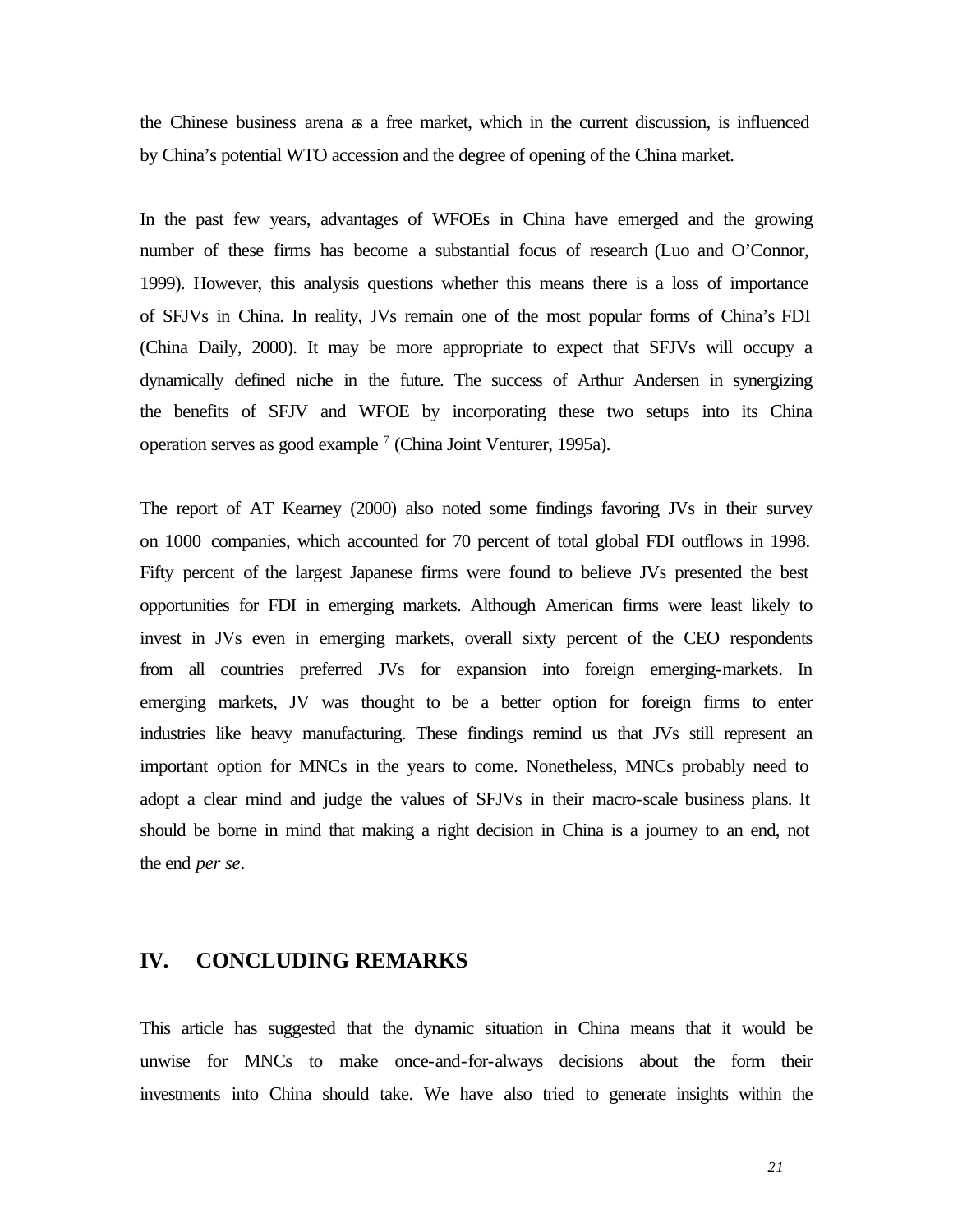black box of the *Dynamic Positioning Model* (see Figure 3). On the basis of this dynamic picture we have suggested the basis for a new model of decision-making about modes of business ownership, addressing the main factors involved in the decision-making process. The decision about modes of operation should ideally rest on a consideration of the four factors we have discussed at length earlier. The model, however, may need to be developed in future by incorporating the economic policy changes in China, the sizes of MNCs (entering China), the locations of WFOEs and/or EJVs in China, the experience of MNCs in China business, and their experience and knowledge. Further work is needed in all of these areas, at least, to establish a truly dynamically positioning model of SFJVs in China. (See figure 3).

When China enters the WTO as now seems on the cards, the choice of MNCs' entrymode into China in future will be critical. All things considered, as we have argued, WFOEs may be the preferred choice but SFJVs may still retain advantages. In some cases, *hybrid* entry-modes may carry certain advantages and it would be unwise to reject out of hand the strategic choices that consist of either one pure form (EJV or WFOE) or mixes of options. Since many uncertainties remain regarding China's entry into the WTO, it is likely most multinationals have their strategic options open at this stage.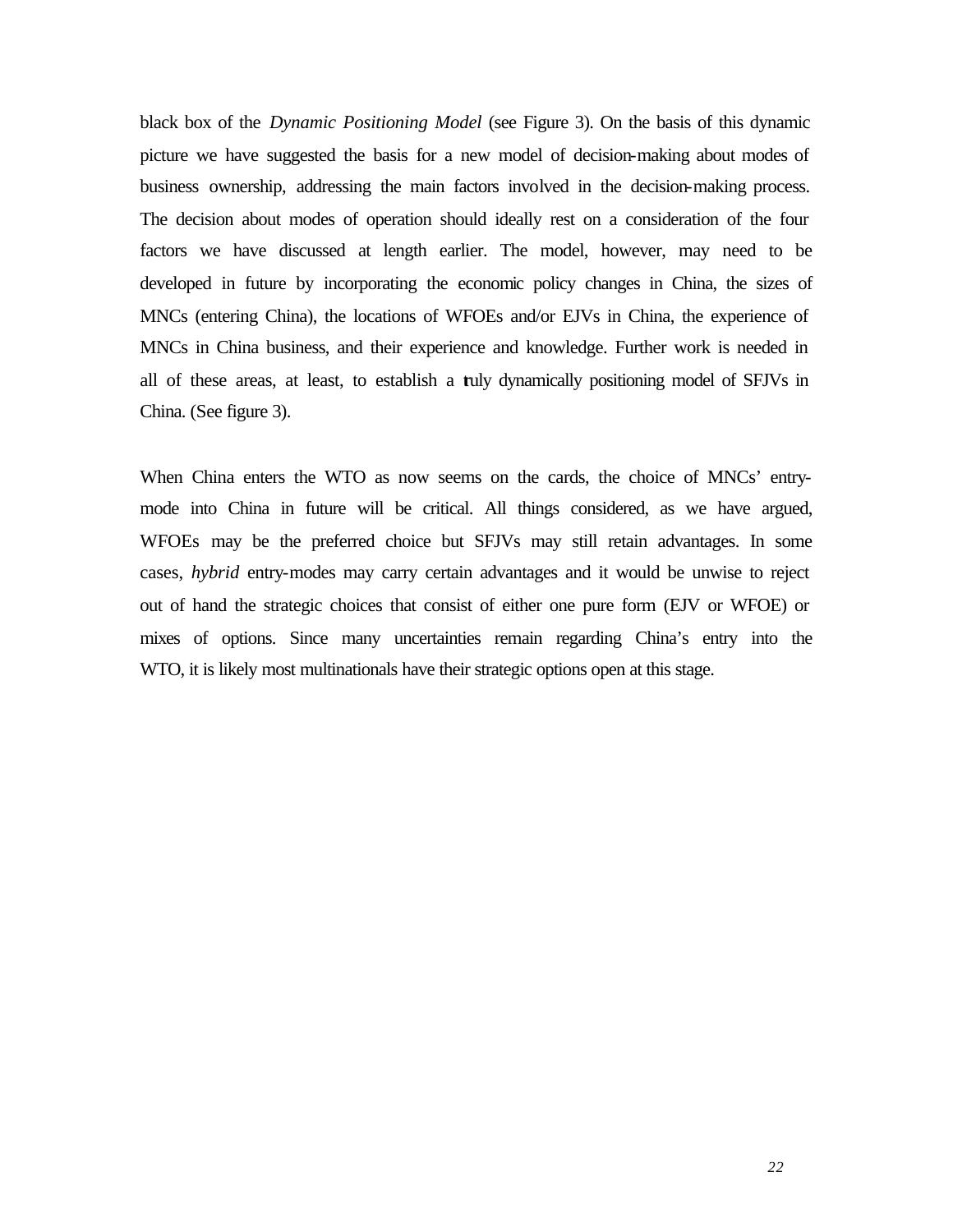Notes:

- 1. After 1986, EJVs and WFOEs gradually enjoyed similar (or even the same) taxation privileges and corporate liabilities, followed similar foreign exchange rules and comparable import/export regulations for licensing, quotas and duties. Compared to EJVs, WFOEs also take less time to establish and do not require the establishment of a Board of Directors.
- 2. E.g. news media, broadcasting, movie making, tourism, education, medical services, post and telecommunications, construction and operation of most infrastructure projects, mining of certain minerals, etc.
- 3. Companies with an Investment Nature by Foreign Investors Tentative Provisions.
- 4. An off-duty arrangement where a SOE laid-off employee is called "off-duty" for up to three years, during which he or she still receives subsistence stipends and awaits a new job. If there is no job for him/her after three years, he or she is deemed officially unemployed. Recently, the China government even announced that it decided to accelerate the SOE reforms by abolishing the *xiagang* system by 2003. That is, the surplus employees are to be classified as 'unemployed' immediately after they are laid-off, rather than using any euphemisms.
- 5. Before or at the outset of reforms, MNCs entering China without forming JVs usually established Representative Offices for daily liaison-work to set the path for future entry.
- 6. E.g. FESCO could hire the targeted staff identified by the Representative Office on behalf of the latter or the latter's JVs, or transfer its well-trained staff to MNC's JVs or holding companies.
- 7. E.g. Negotiate on foreign companies' behalf to help purchase necessary production materials or get services.
- 8. The co-existence of *Arthur Andersen (Shanghai) Business Consulting Co. Ltd.* (a WFOE in Shanghai) and *Arthur Andersen – Hua Qiang* (a JV in Beijing with Ministry of Finance) supplement each other in providing a complete service-package of international quality to their customers in China.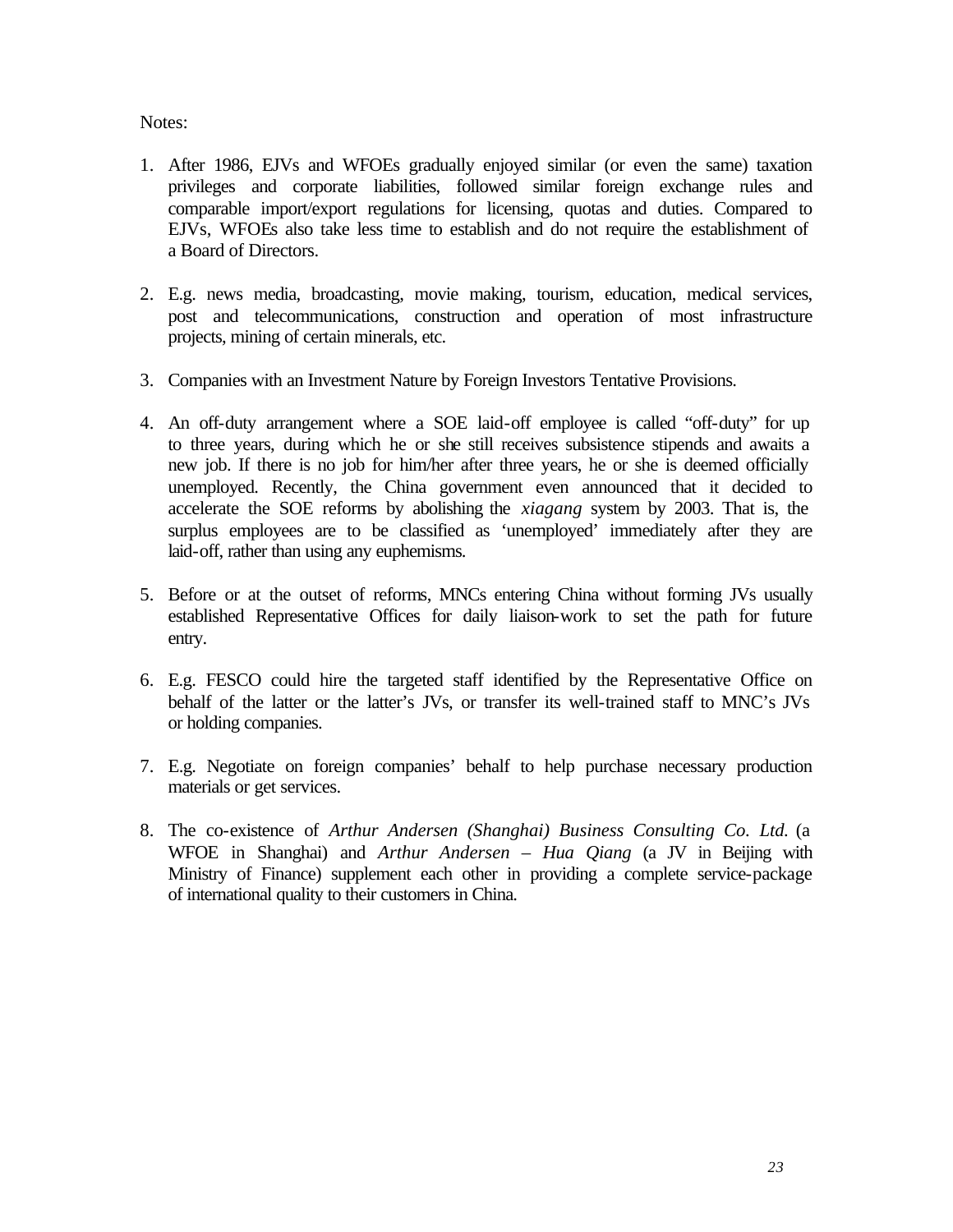### *Table 1*

| <b>Foreign firms</b>                                 | <b>Chinese firms</b>              |  |  |  |
|------------------------------------------------------|-----------------------------------|--|--|--|
| • China is a new foreign market                      | Government objectives *:          |  |  |  |
|                                                      | To attract foreign investment     |  |  |  |
|                                                      | To increase efficiency            |  |  |  |
|                                                      | To create jobs                    |  |  |  |
| • Big potential market                               | Access to technology and skills * |  |  |  |
| Already have presence in other parts<br>of the world | Modern management skills *        |  |  |  |
| • Competitor pressure                                | Export opportunity *              |  |  |  |
| Sales in China help business lines in                |                                   |  |  |  |
| other countries                                      |                                   |  |  |  |
| $\sim$<br>$T$ $1$ $1$ $100$                          |                                   |  |  |  |

Source: Daniels et al, 1985

#### *Table 2*

|                                    | <b>Mode of Operation</b> |       |            |       |            |            |  |
|------------------------------------|--------------------------|-------|------------|-------|------------|------------|--|
|                                    | <b>SFJV</b>              |       |            | WFOE  |            |            |  |
|                                    | Early                    | Early | Late       | Early | Early      | Late       |  |
| <b>Factors</b>                     | 1980s                    | 1990s | 1990s      | 1980s | 1990s      | 1990s      |  |
| <b>Government Policy</b>           | $^{++}$                  | $++$  | $^{++}$    |       | $-$ to $N$ | $N$ to $+$ |  |
| <b>Chinese Management Practice</b> | $++$                     |       | $N$ to $+$ |       | $-$ to $N$ | $^{+}$     |  |
| <b>Chinese HR Practice</b>         |                          |       | N          | N     | $^{+}$     | $++$       |  |
| <b>Nature of investment</b>        | $^{++}$                  |       | N          |       | N          | $^{+}$     |  |

*Legend (whether the factor favors, stands neutral or goes against the mode of operation)*:

++ Highly favored + Favored N Neutral - Against -- Highly against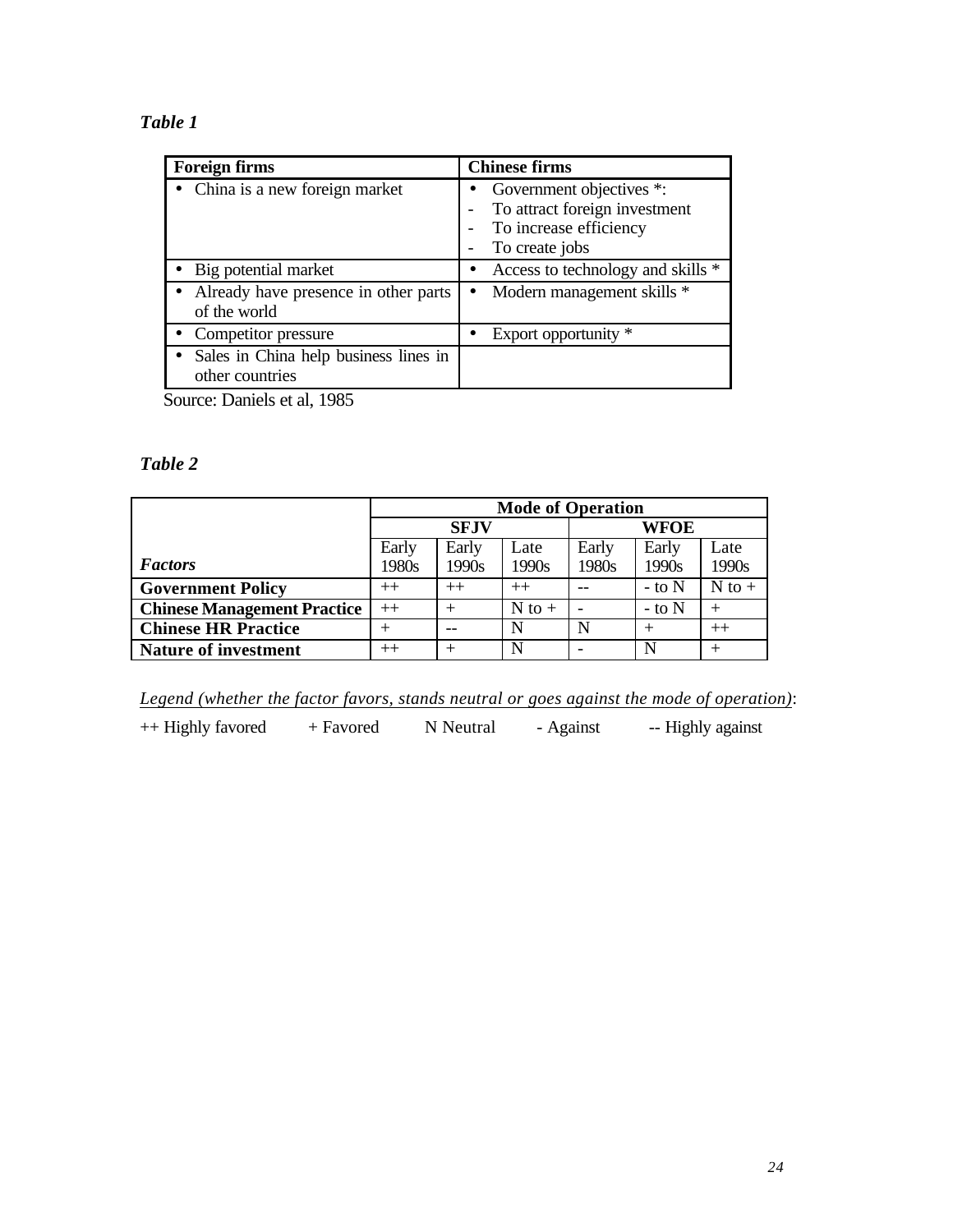*Figure 1. Mode of Foreign Direct Investment in China*



(Source: China State Statistical Bureau, 1985-1999)

*Figure 2 The Changes of Factors affecting the choice of ownership*

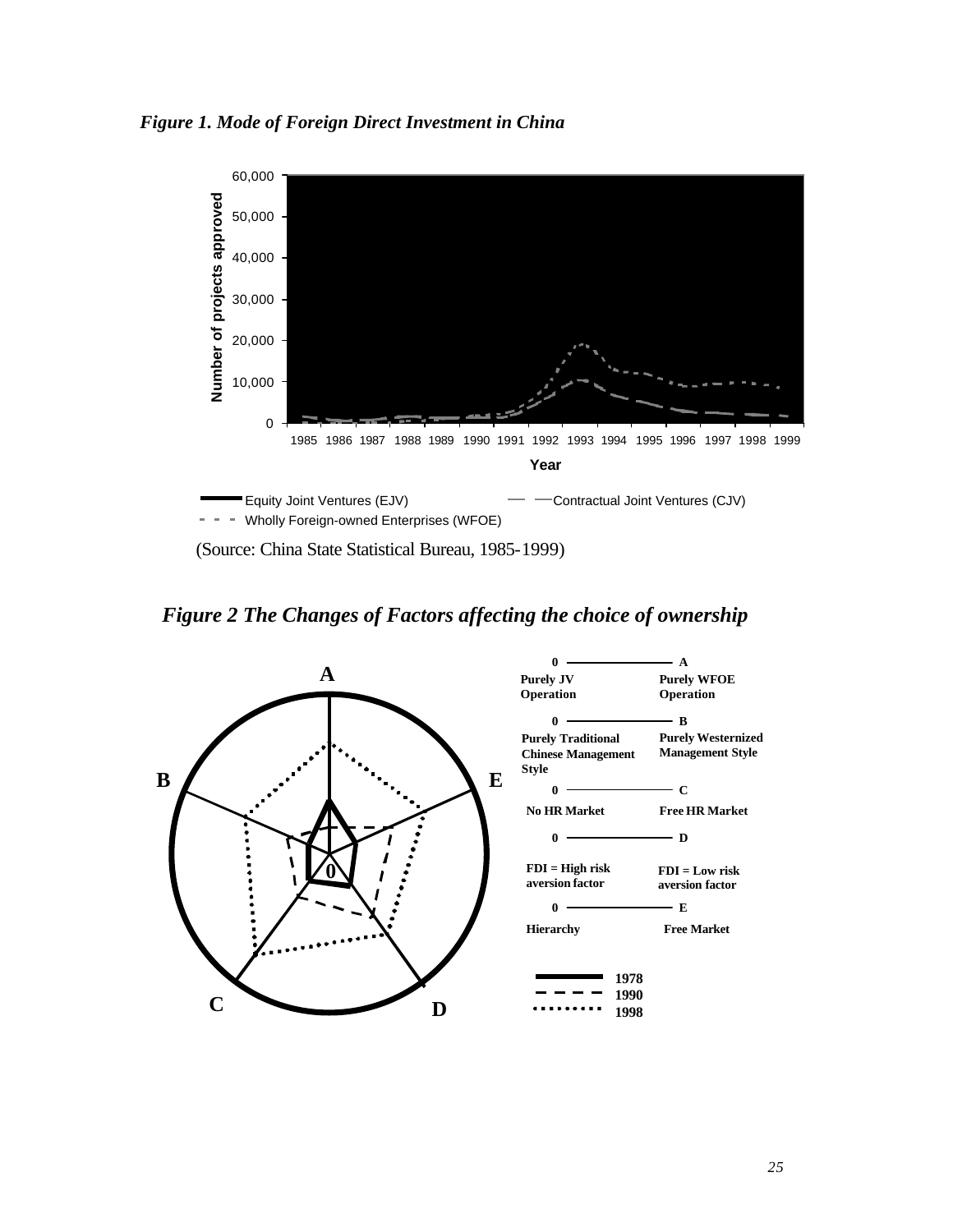

*Figure 3 Model of Decisions on Operation-modes*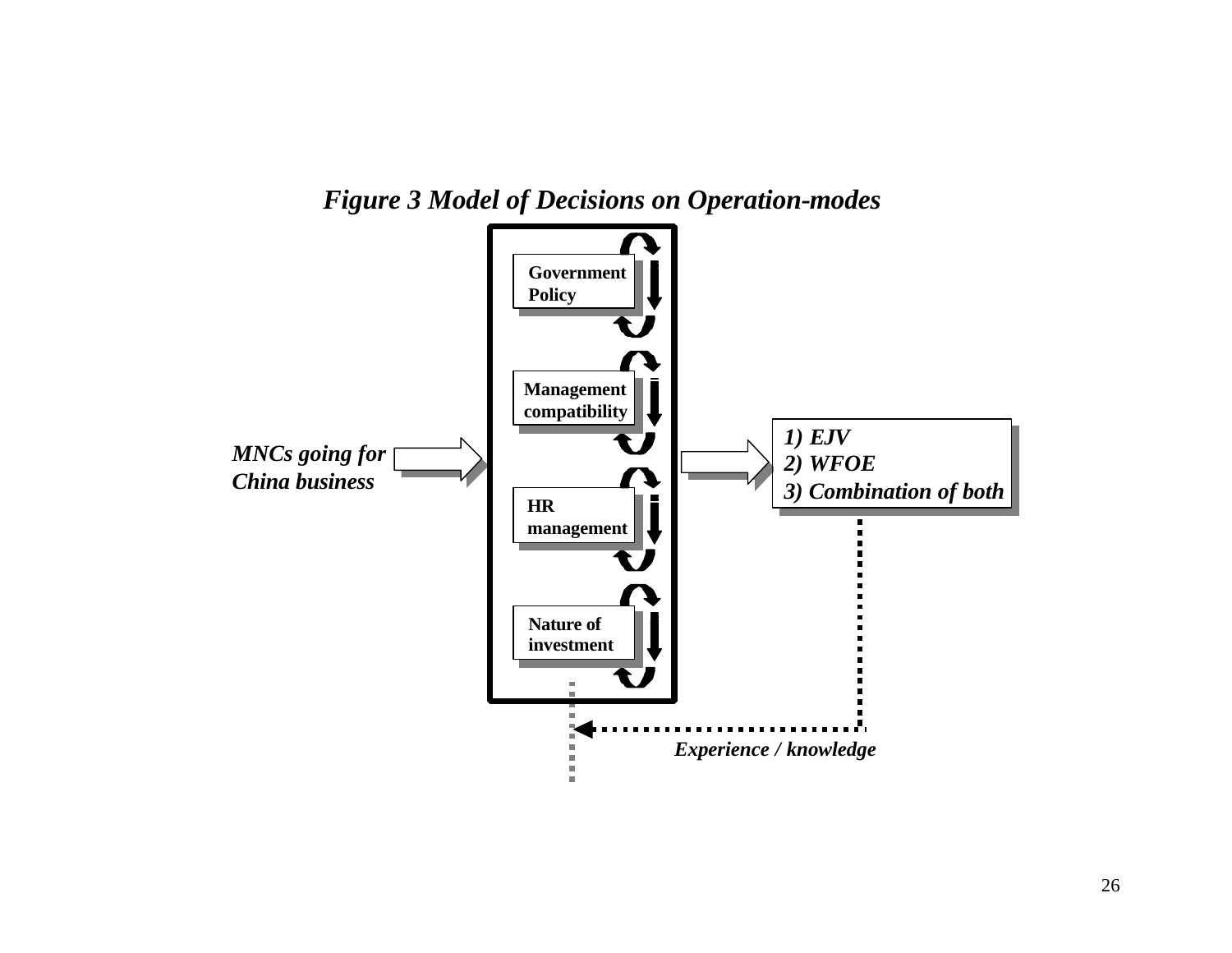#### **REFERENCES**

Anderson, Erin and Gatignon, Hubert (1986). Modes of Foreign Entry: A Transaction Cost Analysis and Propositions. *Journal of International Business Studies*, Vol. 17, Fall, pp1-26.

A.T. Kearney (2000). *FDI Confidence Index, Global Business Policy Council*. January 2000, Vol. 3, Issue 1.

Beamish, Paul W (1988). *Multinational Joint Ventures in Developing Countries*. Routledge.

Beamish Paul W. and Banks, John C (1987). Equity Joint Ventures and the Theory of Multinational Enterprise. *Journal of International Business Studies*, Summer, pp1-16.

Bu, Nailin and Xu, Ji-Liang (2000). Work-Related Attitudes among Chinese Employees, in M. Warner (ed) *Changing Workplace Relations in the Chinese Economy*. London: Macmillan, pp185-204.

Chen, Min and Martin, David. W (1996). Mountains of Gold. *The China Business Review*, May-June, 1996, pp26-29.

Child, John (1998a). *Management and Organisations in China: Key Trends and Issues*. Chinese Management Centre CMC, School of Business, The University of Hong Kong, Working Paper: CMC1998-004-01, September.

Child, John (1998b). PRC Investment Control: Exploding the Myths. *China Direct Investor*, August, pp10-15.

Child, John (1994). *Management in China During the Age of Reform*, Cambridge University Press.

Child, John and Xu, Xinzhong (1991). The Communist Party's Role in Enterprise Leadership at the High-Water of China's Economic Reform. *Advances in Chinese Industrial Studies*, Volume 2, pp69-94.

China Daily (1999). *New jobs important for China's future*, New York, 13 November.

China Daily (2000). *JVs attract foreign capital*, New York, 26 November.

China Joint Venturer (1995a). Arthur Andersen launches two-pronged attack. *China Joint Venturer*, September, Volume 2, Issue 1, pp16-19.

China Joint Venturer (1995b). Do You Need a Partner in China? *China Joint Venturer*, October, Volume 2, Issue 2, 1995, pp3-5.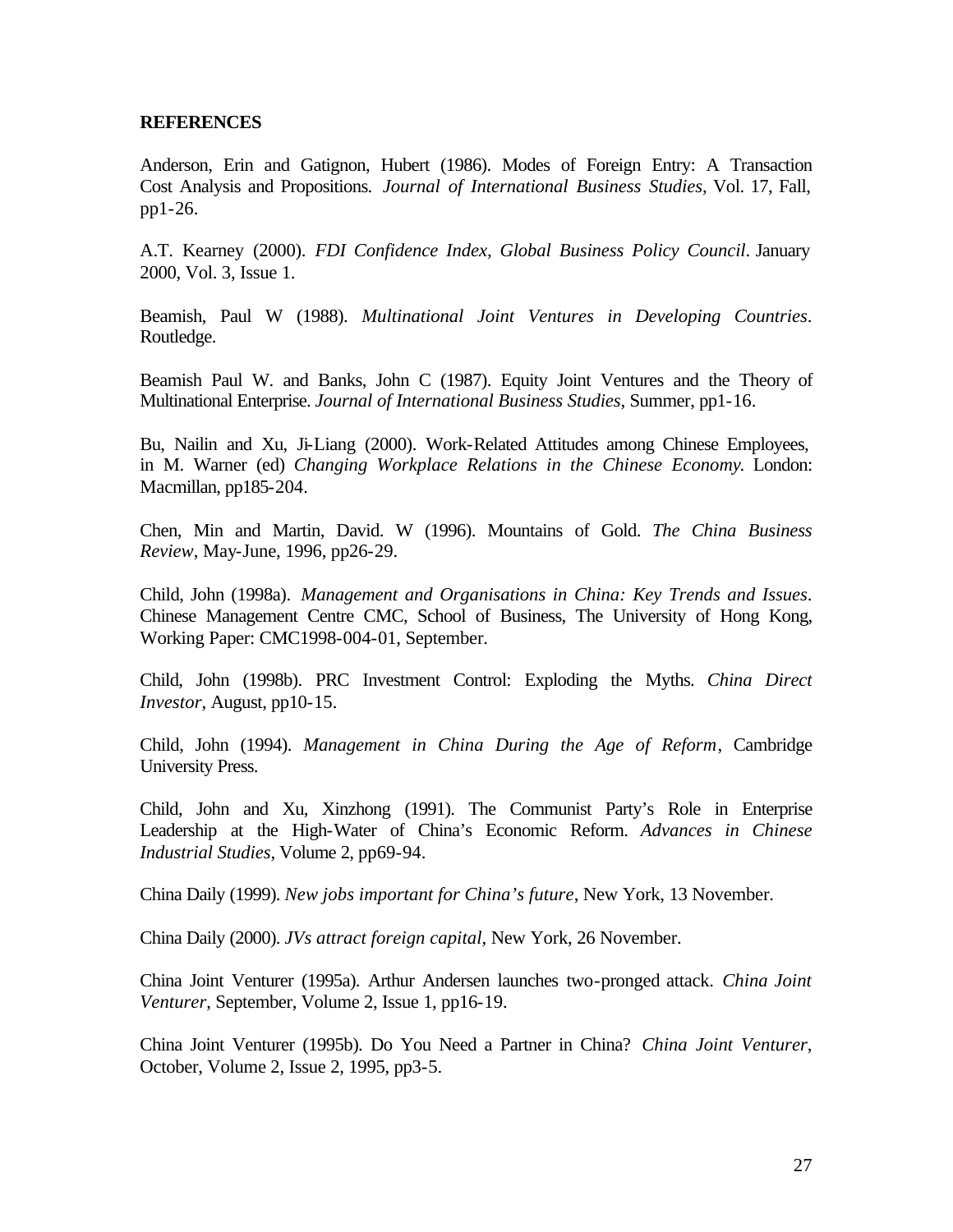China Joint Venturer (1995c). Using Your Rep Office to Staff JVs. *China Joint Venturer*, October, Volume 2, Issue 2, pp10-11.

China Joint Venturer (1996a). From FESCO Contract to Direct Employment. *China Joint Venturer*, June, Volume 1, Issue 2, pp20-23.

China Joint Venturer (1996b). Foreign partners strive for complete control. *China Joint Venturer*, September, Volume 2, Issue 1, pp1-6.

China State Statistical Bureau (1985-1999). *China Foreign Economic Statistical Yearbook*. China Statistical Publishing House. (in Chinese)

Chinaonline (2000). *No work, no pay: China to end subsidized off-duty status for laid-off workers by 2003*, July 24. http://www.chinaonline.com/issues/…l/currentnews/secure/C00072006.asp

Chinaonline (2001). *Shanghai-VW is again No. 1 on charts of top-500 foreign firms*, January 10. http://www.chinaonline.com/topstories/010110/1/B101010849.asp

Choi, Alan (1998). Local recruitment seen as critical to success. *South China Morning Post*, August 13, Business Post, pp3.

Daniels, John D., Krug, Jeffrey and Nigh, Douglas (1985). U.S. Joint Ventures in China: Motivation & Management of Political Risk. *California Management Review*, Volume XXVII, No. 4, Summer, pp46-58.

Davidson, William H (1987). Creating & Managing Joint Ventures in China. *California Management Review*, Vol. XXIX, Number 4, Summer, pp77-94.

Ding, Daniel Z., Goodall, Keith and Warner, Malcolm (2000). The 'End of the 'Iron Rice Bowl' which Chinese HRM?', *International Journal of Human Resources Management*, Vol. 11, No. 2, pp217-236.

The Economist (2001). Enter the Dragon, *The Economist*, 10 March, pp25-27.

Gomes-Casseres, Benjamin (1989). Joint Ventures in the Face of Global Competition. *Sloan Management Review*, Spring, pp17-26.

Goodall, Keith and Burgers, Willem (1998). Frequent Fliers. *The China Business Review*, May – June, 1998, pp50-52.

Goodall, Keith and Warner, Malcolm (1997). Human Resources in Sino-Foreign Joint Ventures. *International Journal of Human Resource Management*, Vol. 8, No. 6, pp569- 594.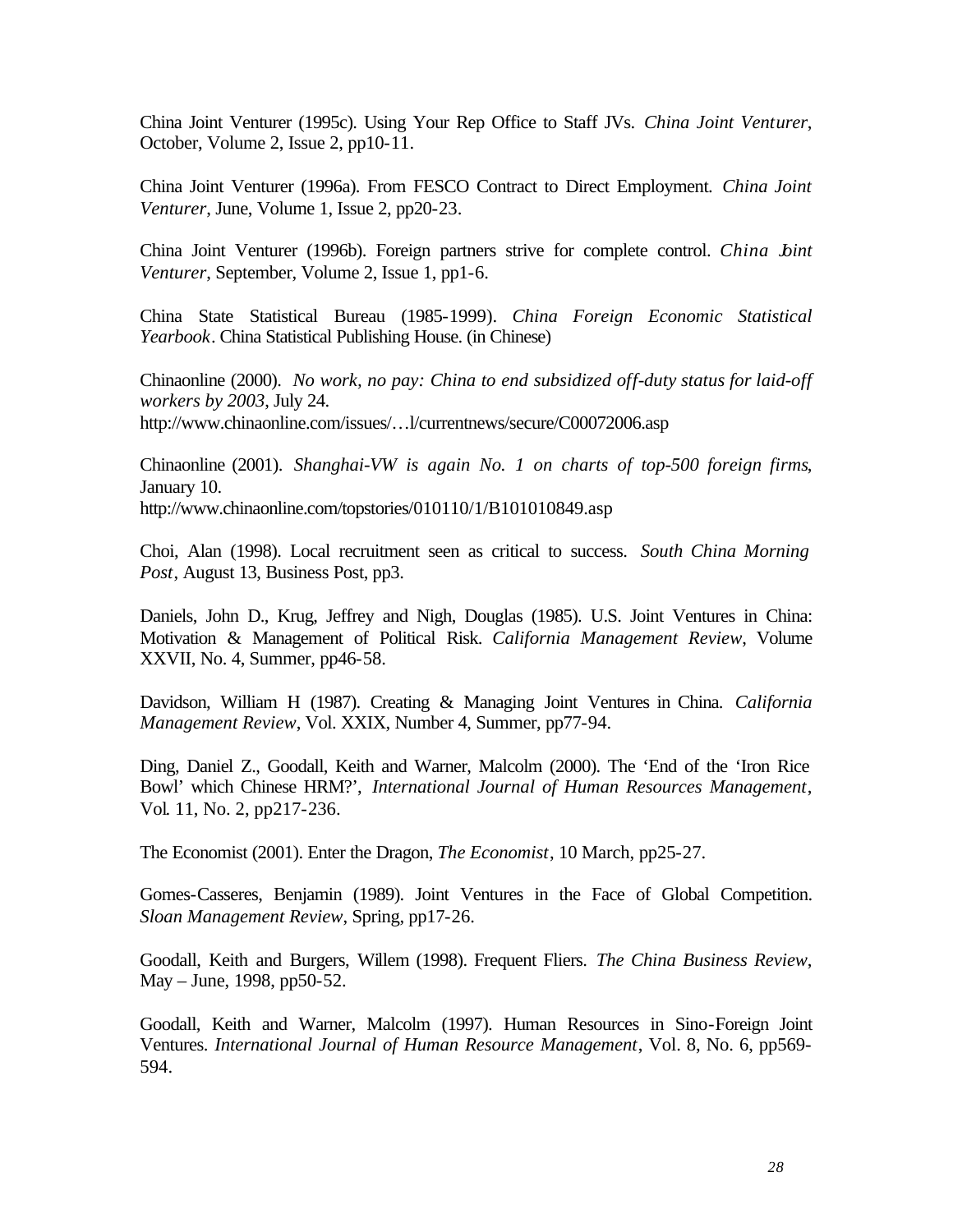Grub, Phillip D and Jian, Hai Lin (1989). Open Door or Squeezing through the keyhole: U.S. Joint Venture Experience in China. *The Mid-Atlantic Journal of Business Review*, Volume 25, Number 2 & 3, January, pp21-33.

Hsieh, Tsun-yan., Lavoie, Johanne and Samek, Robert A. P (1999). Think Global, Hire Local. *The McKinsey Quarterly*, Number 4, pp93-101.

Killing, J. Peter (1983). *Strategies for Joint Venture Success*. New York: Praeger.

Laaksonen, Oiva (1988). *Management in China during and after Mao*. Walter de Gruyter.

Liu, Zhiqiang (2000). The Nature of China's Economic Growth in the Past Two Decades. *Post-Communist Economies*, Vol. 12, No. 2, pp201-214.

Luo, Yadong and Chen Min (1996). Managerial Implications of Guanxi-Based Business Strategies. *Journal of International Management*, Vol. 2. No. 4, pp293-316.

Luo, Yadong and O'Connor, Neale (1998). Structural Changes to Foreign Direct Investment in China: an evolutionary perspective. *Journal of Applied Management Studies*, Vol. 7, No. 1, June, pp95-109.

Melvin, Sheila (2000). Human Resources Take Center Stage. *The China Business Review*, November – December, pp38-49.

Perez, Javier., Meier, Johannes and Woetzel, Jonathan (1995). MNCs In China. *The McKinsey Quarterly*, Number 2, pp21-33.

Perkins, Anthony and Shaw, Stephen. M (2000). What the WTO really means for China, *The McKinsey Quarterly,* Number 2, pp128-131.

Podolny, Joel., Roberts, John and Chen, Xiao (1999). *Lucent Technologies in China*. Case study (S-1-18) of Graduate School of Business Stanford University. (in Chinese)

PriceWaterHouse (2000). Revised WFOE Law and CJV Law. *China Tax/Business News Flash*, 24 November.

http://www.pwcglobal.com/extweb/manissue.nsf/DocID/15E11C8FA3DE5939852569A1 00331864

Ralston, David A., Egri, Carolyn P., Stewart, Sally., Terpstra, Robert H. and Yu, Kaicheng (1999). Doing Business in the  $21<sup>st</sup>$  Century with the New Generation of Chinese Managers: A Study of Generational Shifts in Work Values in China. *Journal of International Business Studies*, 30, 2, Second Quarter, pp415-428.

Root, Franklin. R. 1994. *Entry Strategists for International Markets*. Lexington Books.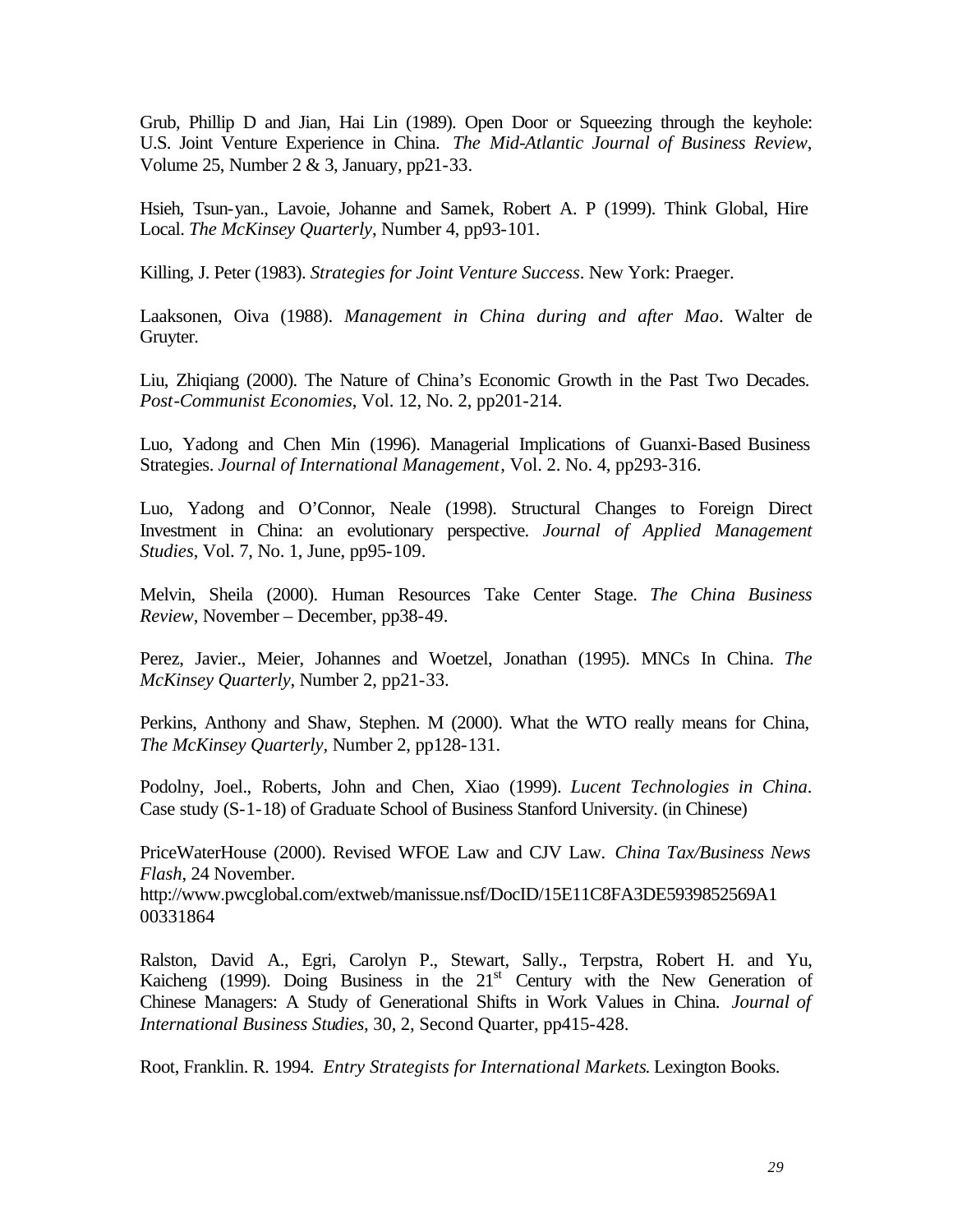South China Morning Post (2000). *Chemical giants sign deal after years of talks*, December 9, Business Post, pp2.

South China Morning Post (2000). *Citic Pacific unit in talks on mainland telecoms service*, December 16, Business Post, pp1.

Si, Steven X. and Bruton, Garry D (1999). Knowledge Transfer in International Joint Ventures in transitional economies: The China experience. *The Academy of Management Executive*, Feb, Vol. 13, Issue 1, pp83-90.

Sutter, Karen (2000). Investors' Growing Pains. *The China Business Review*, November-December, pp14-21.

TDC (2000). *WTO Accession*. Hong Kong Trade Development Council, http://www.tdctrade.com/main/china.htm#7

Tse, David K., Pan, Yigang and Au, Kevin Y. (1997). How MNCs Choose Entry Modes and Form Alliances: The China Experience. *Journal of International Business Studies*, Vol. 28, Issue 4, Fourth Quarter, pp779-805.

Vanhonacker, Wilfried (1997). Entering China: An Unconventional Approach. *Harvard Business Review*, Mar/Apr, Vol. 75, Issue 2, pp130-136.

Wall, James A., Jr (1990). Managers in the People's Republic of China. *Academy of Management Executive*, Vol. 4, No. 2, pp19-32.

Warner, M (1992). *How Chinese Management Learn*, London: Macmillan.

Warner, M (1995). *The Management of Human Resources in Chinese Industry*, London: Macmillan.

Warner, M (ed) (2000). *Changing Workplace Relations in the Chinese Economy*, London: Macmillan, pp3-4.

Wong, John and Bökkerink, Marcus. B (1997). *Executing to Win in China*, The Boston Consulting Group, Inc.

Woo, Wing Thye (2000). China: Facing up to WTO Membership. *HKCER Letters*, No. 62, Nov/Dec., pp5.

World Bank, 1997. *China 2020: Development Challenges in the New Century*, Washington, DC, The World Bank.

WTO (2000) Special Report: The Real Work Begins. *The China Business Review*, January-February, pp17-27.